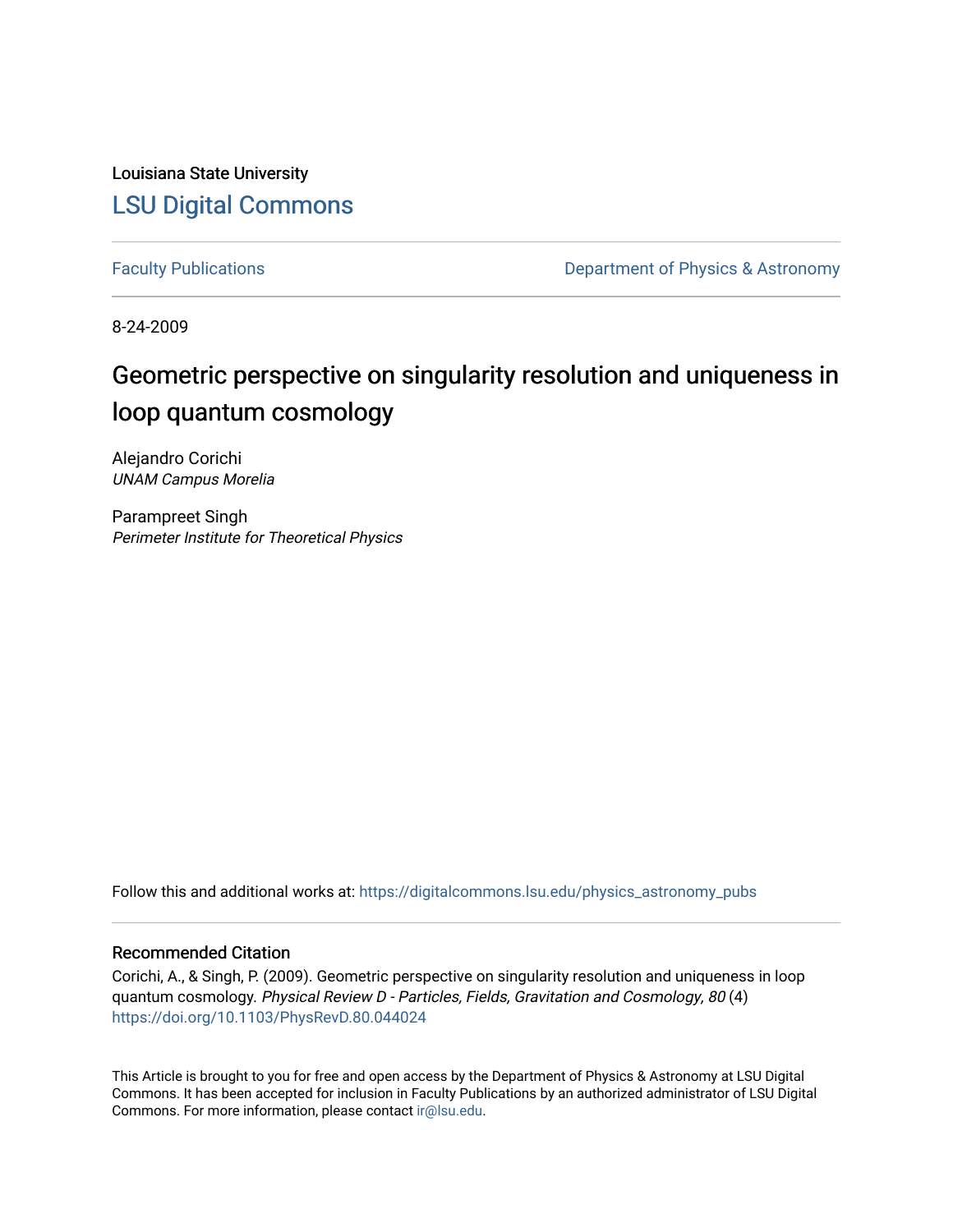# A geometric perspective on singularity resolution and uniqueness in loop quantum cosmology

Alejandro Corichi<sup>1, 2,\*</sup> and Parampreet Singh<sup>3,†</sup>

<sup>1</sup>Instituto de Matemáticas, Unidad Morelia, Universidad Nacional Autónoma de México, UNAM-Campus Morelia,

A. Postal 61-3, Morelia, Michoacán 58090, Mexico

<sup>2</sup> Center for Fundamental Theory, Institute for Gravitation and the Cosmos,

Pennsylvania State University, University Park PA 16802, USA <sup>3</sup>Perimeter Institute for Theoretical Physics,

31 Caroline Street North, Waterloo, Ontario N2L 2Y5, Canada

# Abstract

We re-examine the issue of singularity resolution in homogeneous loop quantum cosmology from the perspective of geometrical entities such as expansion rate and the shear scalar. These quantities are very reliable measures of the properties of spacetime and can be defined not only at the classical and effective level, but also at an operator level in the quantum theory. From their behavior in the effective constraint surface and in the effective loop quantum spacetime, we show that one can severely restrict the ambiguities in regularization of the quantum constraint and rule out unphysical choices. We analyze this in the flat isotropic model and the Bianchi-I spacetimes. In the former case we show that the expansion rate is absolutely bounded only for the so called improved quantization, a result which synergizes with uniqueness of this quantization as proved earlier. Surprisingly, for the Bianchi-I spacetime, we show that out of the available choices, the expansion rate and shear are bounded for only one regularization of the quantum constraint. It turns out that only for this choice, the theory exhibits quantum gravity corrections at a unique scale, and is physically viable.

PACS numbers: 04.60.Pp, 04.60.Ds, 04.60.Nc

<sup>∗</sup>Electronic address: corichi@matmor.unam.mx

<sup>†</sup>Electronic address: psingh@perimeterinstitute.ca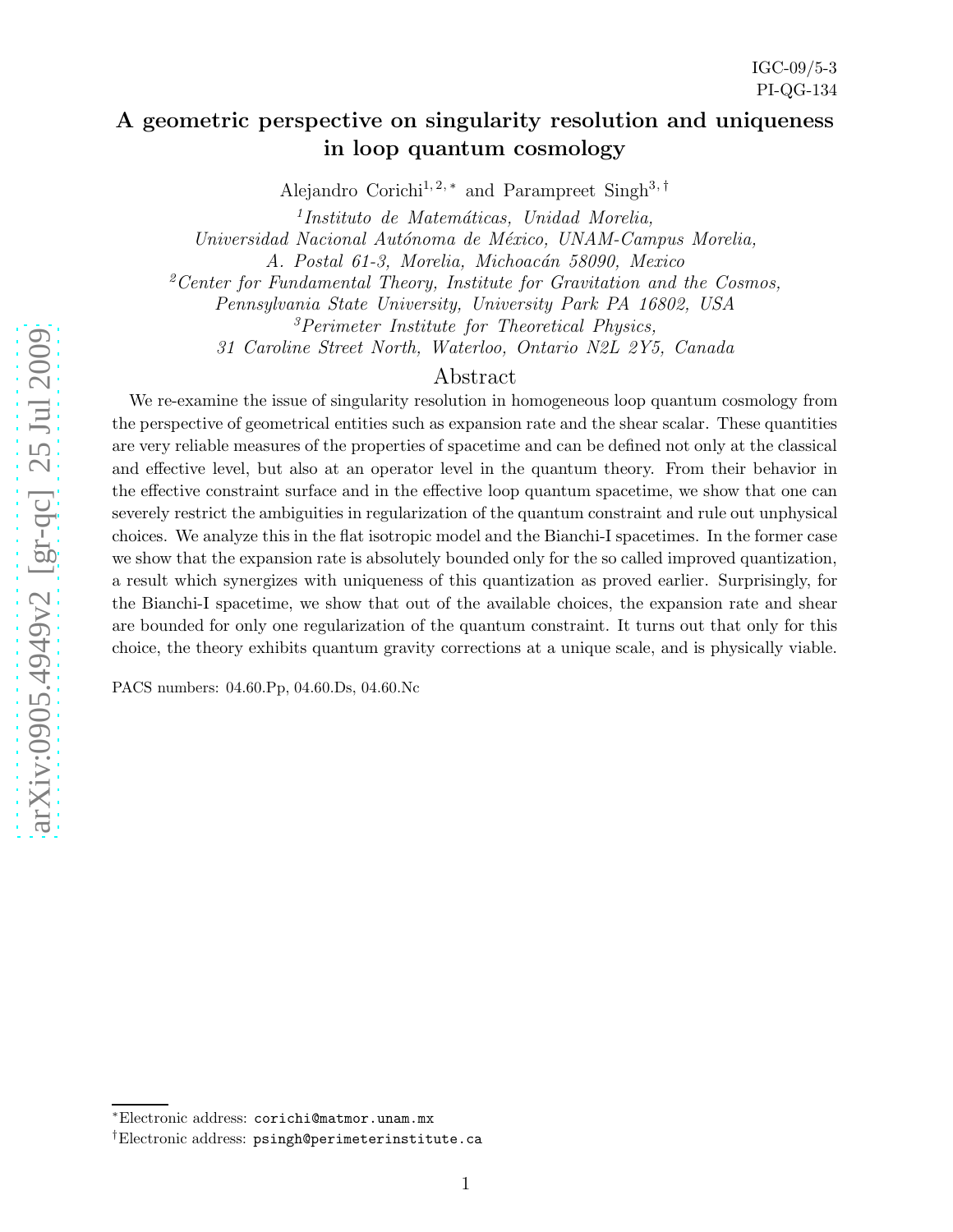#### I. INTRODUCTION

One of the main challenges that faces a potential quantum theory of gravity is to resolve the classical singularities that are present in general relativity (GR), and in particular the initial singularity, or the big bang. Loop quantum gravity [1], is a candidate for such a theory. In particular, when loop quantization methods are applied to isotropic homogeneous cosmologies, in what is known as loop quantum cosmology (LQC) [2] the resulting theory has shown interesting promise in this enterprise. For, when models with simple matter content are considered, LQC yields a well defined quantum theory for which the big bang/big crunch gets replaced by a quantum bounce. These results first derived for a spatially flat FRW universe with a massless scalar field  $[3-5]$  were generalized to include the  $k = \pm 1$  cases [6, 7], a cosmological constant [8] and also a  $\phi^2$  inflationary potential [9]. Within the  $k=0$ Robertson-Walker model and massless scalar field, the model could be solved exactly by choosing volume as the lapse [10]. This enabled us to prove robustness of various results which were found previously through numerical simulations. These include: (i) quantum bounce for a dense subspace in the physical Hilbert space and (ii) a supremum on the expectation values of the energy density operator which coincides with the critical energy density at which the bounce occurs. Further, using this model it is possible to gain insights on the nature of the universe before the quantum bounce. It turns out that a universe which is peaked on a classical trajectory at late times after the bounce is constrained by the properties of the quantum constraint and observables to be peaked on a classical trajectory before the bounce at early times [11]. For an up to date review of these results see [12].

It is well known that a process of quantization may result in various quantization ambiguities. More importantly, regularization of the constraints can be performed in inequivalent ways of which not all may lead to a physically consistent and viable theory. One thus requires a criterion to eliminate the choices which are unphysical. For the  $k = 0$  isotropic model these criteria were put forward in Ref. [13], where different loop quantizations were compared and put to test by requiring a set of reasonable consistency conditions. It was shown that there is only one possible regularization of the constraint operator for which the following conditions are satisfied [13]: (i) independence from the freedom underlying fiducial structures, (ii) a well defined critical energy density at which bounce occurs and (iii) that at small spacetime curvatures the theory should approximate GR. The only loop quantization in the flat isotropic case which satisfies these requirement is the so called 'improved quantization' [4].

In these studies the use of effective dynamical equations turns out to be very helpful. Effective equations are ordinary Hamilton equations of motion found by means of an effective Hamiltonian  $\mathcal{H}_{\text{eff}}$ . This Hamiltonian (that depends explicitly on  $\hbar$  so it can not be seen as purely 'classical') has been found using geometrical methods in quantum mechanics [14] and has been shown to be responsible for the dominant term to the canonical path integral of the theory [15]. In a recent systematic study of the resulting 'effective spacetimes', it was shown that, for the  $k = 0$  case, they are always non-singular and there can exist no strong curvature singularities [16]. Thus, in a precise sense and for  $k = 0$  isotropic case, loop quantum cosmology yields a generic singularity resolution.

Even when these results are rather encouraging towards the ultimate goal of proving that quantum effects generically resolve the classical singularity, one still needs to overcome several challenges. For instance, when considering anisotropic models, like a Kantowski-Sachs and Bianchi I cosmologies, the notions that were rather useful for isotropic models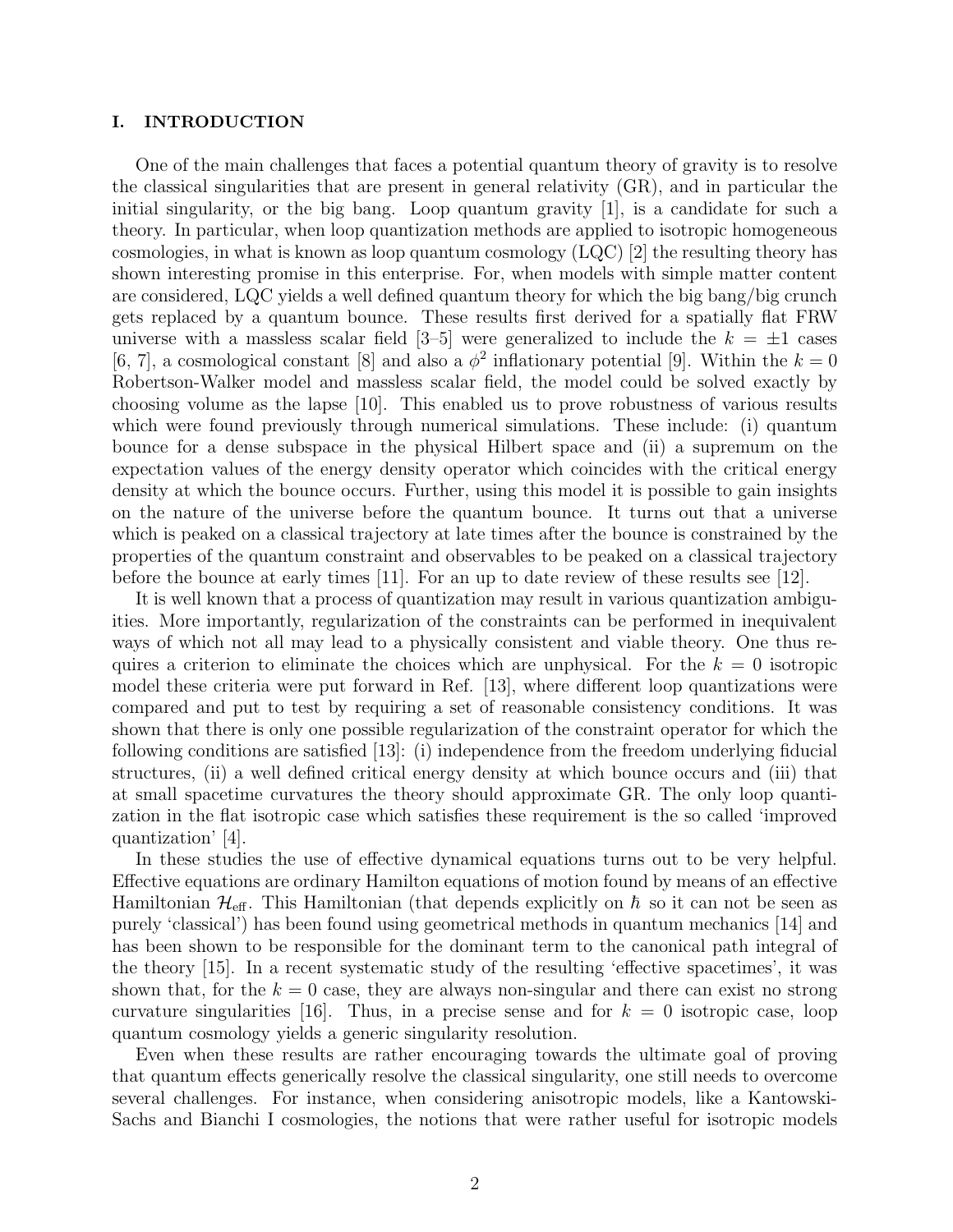already show some limitations. When we depart from the isotropic models, the first difficulty is that the curvature tensor not only has a Ricci component but also its Weyl part is nonzero. This means that the classical spacetimes can develop 'Weyl singularities', in which the curvature invariants build from the Weyl part of the curvature blow up (while allowing for the Ricci part to remain well behaved). Thus even if quantum effects bind the Ricci scalar, the spacetime may still contain physical singularities.<sup>1</sup> These considerations bring to the forefront the need for an unifying principle that allows us to approach the issue of generic singularity resolution in the quantum theory. In other words, even at this level one is pressed with the question of what criteria should one use to say that singularities are resolved by the quantum theory.

The question in itself poses its own problems. Singularities in the classical theory are understood in terms of concepts such as the inextendibility of geodesics on the spacetime [17]. However, the mere notion of geodesics assumes the existence of a sufficiently differentiable metric for all points on the manifold, including those that are in the region where 'quantum effects' should dominate. Quantum gravity is expected to introduce some 'fuzziness' near the singularity, which itself means the notion of spacetime, and geodesics, should stop to be valid and be replaced by some 'quantum foam'. How can we distinguish then the situation where singularities are resolved from those where they are not, if the quantum state is not 'semiclassical' in the strong gravity regime? In other words, is the singularity resolved just because the state is not semiclassical near the would-be singularity? Several proposals have been put forward in this direction. These include the idea of singularity resolution via quantum foam effects [18, 19]. For a recent review of different such scenarios, from the perspective of Wheeler-DeWitt theory, see for instance [20]. From our viewpoint this question can only be meaningfully addressed via physical observables. This implies, in the usual language of constrained systems, analyzing the properties of Dirac observables. It is from this perspective that singularity resolution was established for the FRW models in LQC [4, 6, 7, 10, 21], when the relational observable defined by the matter energy density 'at internal time T' was shown to be absolutely bounded.

The purpose of this paper is to revisit the problem of singularity resolution for homogeneous cosmologies from a geometric perspective. Here we put forward the viewpoint that the relevant quantities to consider are invariant geometrical quantities that are in the classical setting responsible to define when singularities arise. In particular, we shall pay close attention to well motivated scalars associated to the evolution of cosmological observers such as the expansion parameter and the shear<sup>2</sup>. As we shall argue, these geometrical quantities not only are useful for considering the evolution as given by the effective Hamiltonian, but can indeed be extended to the quantum realm where the classical interpretation might not be valid. This allows for a quantum version of singularity resolution.

Another aspect that we shall consider here concerns the issue of choosing a unique quantization for the constraint operator of the theory. In the case of isotropic cosmologies, mathematical and physical consistency condition uniquely selects a quantization [13]. A natural

<sup>&</sup>lt;sup>1</sup> The situation in the anisotropic models is thus more complex than the isotropic model where a bound on the energy density of the matter field translated to the bound on spacetime curvature for all matter (except whose pressure diverges at finite density) and the only singularities which may exist are harmless weak curvature type [16]. In the anisotropic model, the bound on energy density thus captures little about the fate of singularity.

<sup>&</sup>lt;sup>2</sup> As is well known, expansion and shear play a prominent role in the classical singularity theorems [17].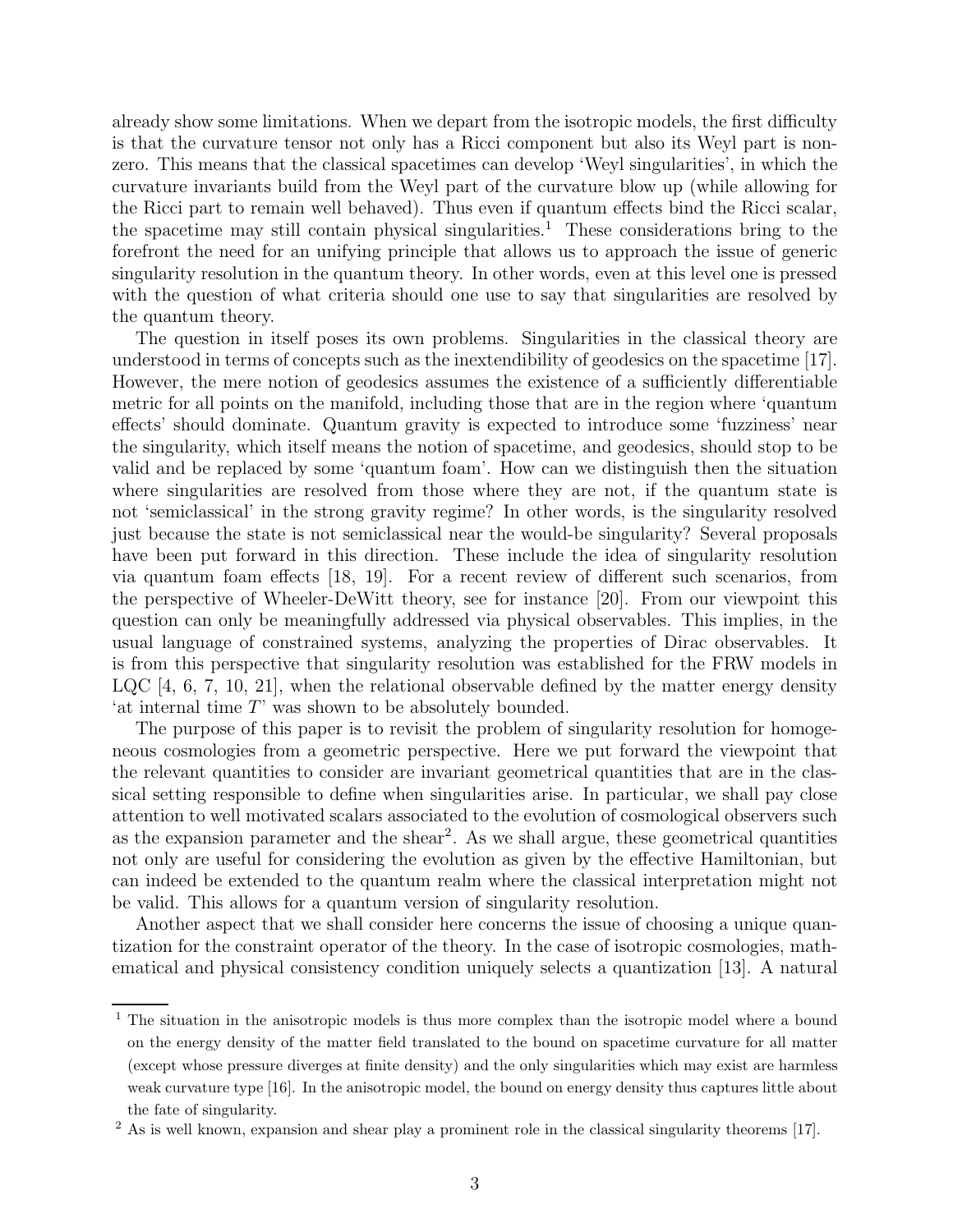question is whether this quantization also gets selected from the geometric perspective of singularity resolution. As we shall see, in the case of isotropic cosmologies, the answer is in the affirmative. The quantization which is naturally selected is the one resulting from the 'improved quantization' of LQC [4, 10]. With this in mind, we analyze two quantizations of the Bianchi I model proposed in literature, for which one expects to recover the isotropic sector. Both these quantizations are motivated by a generalization to anisotropy of the unique  $\mathcal{F}$ ' quantization of the isotropic sector, but are inequivalent. As we show here, requiring that the theory has a well defined Planck scale, and therefore resolves the singularity from our geometric perspective, picks out one of these quantizations. This is the quantization which has been recently developed in detail by Ashtekar and Wilson-Ewing [22]. Our analysis thus leads to a lesson for the anisotropic model, which is: even if inequivalent quantizations might be expected to lead to the correct isotropic limit, a detailed analysis shows that this might not be so. Therefore, not all of them are viable. In fact, for the Bianchi-I cosmologies our results point towards a similar sort of uniqueness as for the isotropic LQC.

The structure of the paper is as follows. In Sec. II we give some preliminaries regarding the behavior of cosmological observers within homogeneous cosmologies, including the modifications brought in by the effective dynamics of LQC. In Sec. III we review the isotropic FRW model from this perspective and show that the 'improved' quantization in tailored to bound the expansion of the geodesics of cosmological observers and therefore gets selected as a viable choice. Section IV is devoted to the Bianchi I model for which we compare two existing quantizations in view of our geometrical considerations. We end with a discussion and an outlook in Sec. V.

### II. HOMOGENEOUS COSMOLOGIES AND OBSERVERS

With the purpose of having a self-contained exposition, in this section we recall some basic notions needed to treat cosmological observers in homogeneous settings. We include a discussion of the corresponding modifications that emerge from the effective dynamics of loop quantum cosmology for the isotropic case.

Let us first recall the main features of the congruence of cosmological observers and the way their expansion is related to other geometric invariants. If  $\xi^a$  denotes the congruence of cosmological observers, then the quantity

$$
B_{ab} := \nabla_b \xi_a \,,\tag{1}
$$

is symmetric and corresponds to the Lie derivative of the metric in the normal direction (and for  $N = 1$  this is just the proper time derivative), and also to the extrinsic curvature  $K_{ab}$  of the slicing by homogeneous spaces. The trace of this quantity is

$$
\theta := g^{ab} B_{ab} = K \tag{2}
$$

That is, the expansion of the congruence of cosmological observers corresponds to the trace of the extrinsic curvature. Given that the function  $\theta$  contains the information about the expansion of the cosmological observers, it is a natural measure of when singularities form, namely when the expansion blows up. The evolution equation for the expansion rate  $\theta$ relates it to the shear scalar  $\sigma^2$  and the spacetime curvature:

$$
\frac{\mathrm{d}\theta}{\mathrm{d}\tau} = -\frac{1}{3}\theta^2 - \sigma^{ab}\sigma_{ab} - R_{ab}\xi^a \xi^b \tag{3}
$$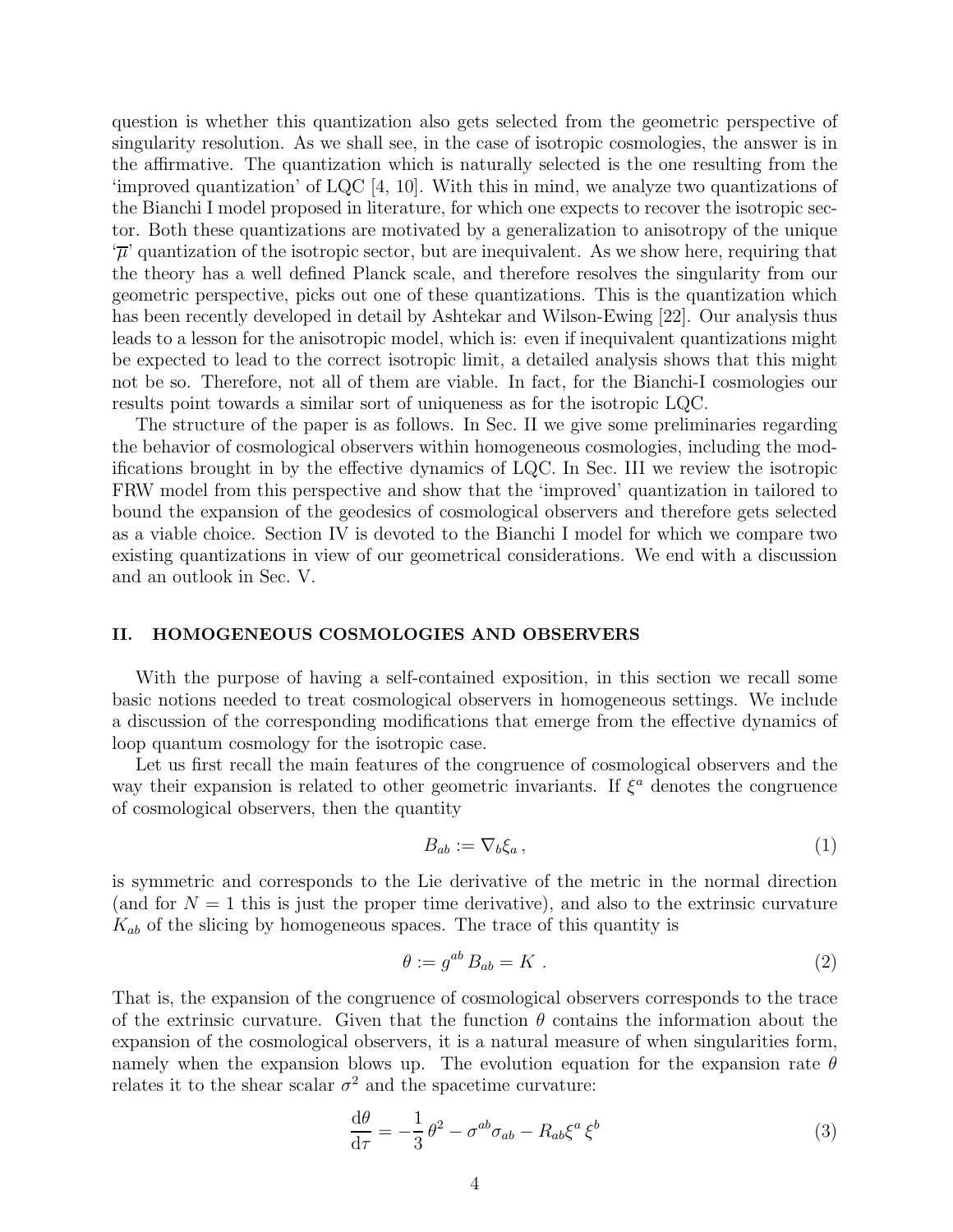where the contribution from the term corresponding to vorticity vanishes due to the existence of homogeneous slices. This equations holds in general for homogeneous cosmologies for which a preferred set of observers form the congruence  $\xi^a$ .

For classical GR, if matter satisfies the strong energy condition then  $R_{ab}\xi^a \xi^b \geq 0$ , and hence the expansion rate of an initially converging congruence diverges in a finite proper time. The classical constraint (density) relates the extrinsic curvature  $K_{ab}$ , the spatial Ricci scalar (which is zero in our case) and the energy density  $(\rho)$ ,

$$
K^{ab}K_{ab} - K^2 = 16\pi G \,\rho\tag{4}
$$

which can be rewritten in terms of  $\theta$  and  $\sigma^2$  as

$$
16\pi G \,\rho = \frac{2}{3}\,\theta^2 - \sigma^2\,. \tag{5}
$$

For the isotropic spacetime, the divergence in expansion rate or the caustic is equivalent to the divergence of energy density and also that of curvature invariants such as Ricci scalar:

$$
R = 8\pi G \left(1 - 3w\right)\rho \tag{6}
$$

Here w is the equation of state of the matter source:  $w = P/\rho$ , where P denotes the pressure of the matter content. For the anisotropic spacetime, a caustic may be formed from divergence either of energy density and/or the shear scalar. In the former case the curvature singularity is Ricci curvature type and in the latter it is Weyl curvature type.

If we now consider the Hamiltonian theory, Eq. (5) can be rewritten in terms of an arbitrary choice of canonical variables, denoted by  $(p, q)$ . Let us represent these function by  $\tilde{\theta} = \tilde{\theta}(p,q)$  and  $\tilde{\sigma}^2 = \tilde{\sigma}^2(p,q)$ . It is important to stress that these functional relations are already using some dynamical information (relating for instance, extrinsic curvature with time derivative of the three-metric, which are part of Einstein's equations in canonical form).

In the effective dynamics of LQC though Eq.(3) holds, the relationship between expansion  $\tilde{\theta}$ , shear  $\tilde{\sigma}^2$  and  $\rho$  is modified because the classical constraint (4) is no longer valid. In loop quantization, the classical constraint in terms of Ashtekar variables i.e. the connection A and triad  $E$  is first expressed in terms of holonomies of connection and flux of triads and then quantized. For the flat isotropic model and the Bianchi-I spacetime, the only modifications to the classical constraint arise in the gravitational part.<sup>3</sup> It implies that eq.(5) the scalar constraint (and therefore, Einstein's equations) is modified as

$$
16\pi G \,\rho = f(\tilde{\theta}, \tilde{\sigma}) \tag{7}
$$

where  $f(\tilde{\theta}, \tilde{\sigma})$  is a function determined by the quantization prescription. In the effective dynamics, in order to recover general relativity, one expects that  $f(\tilde{\theta}, \tilde{\sigma}) \mapsto \frac{2}{3} \tilde{\theta}^2 - \tilde{\sigma}^2$  in the appropriate regime (when  $\tilde{\theta}^2$ ,  $\tilde{\sigma}^2 \ll 1/l_{\rm Pl}^2$ ). If this is the case then we expect that the dynamical equations associated to the effective Hamiltonian will approximate Einstein's equations also in this regime.

<sup>&</sup>lt;sup>3</sup> For models with non-vanishing intrinsic curvature, modifications to the inverse scale factor operator affect matter energy density. If the intrinsic curvature vanishes, such modifications have little physical meaning [4].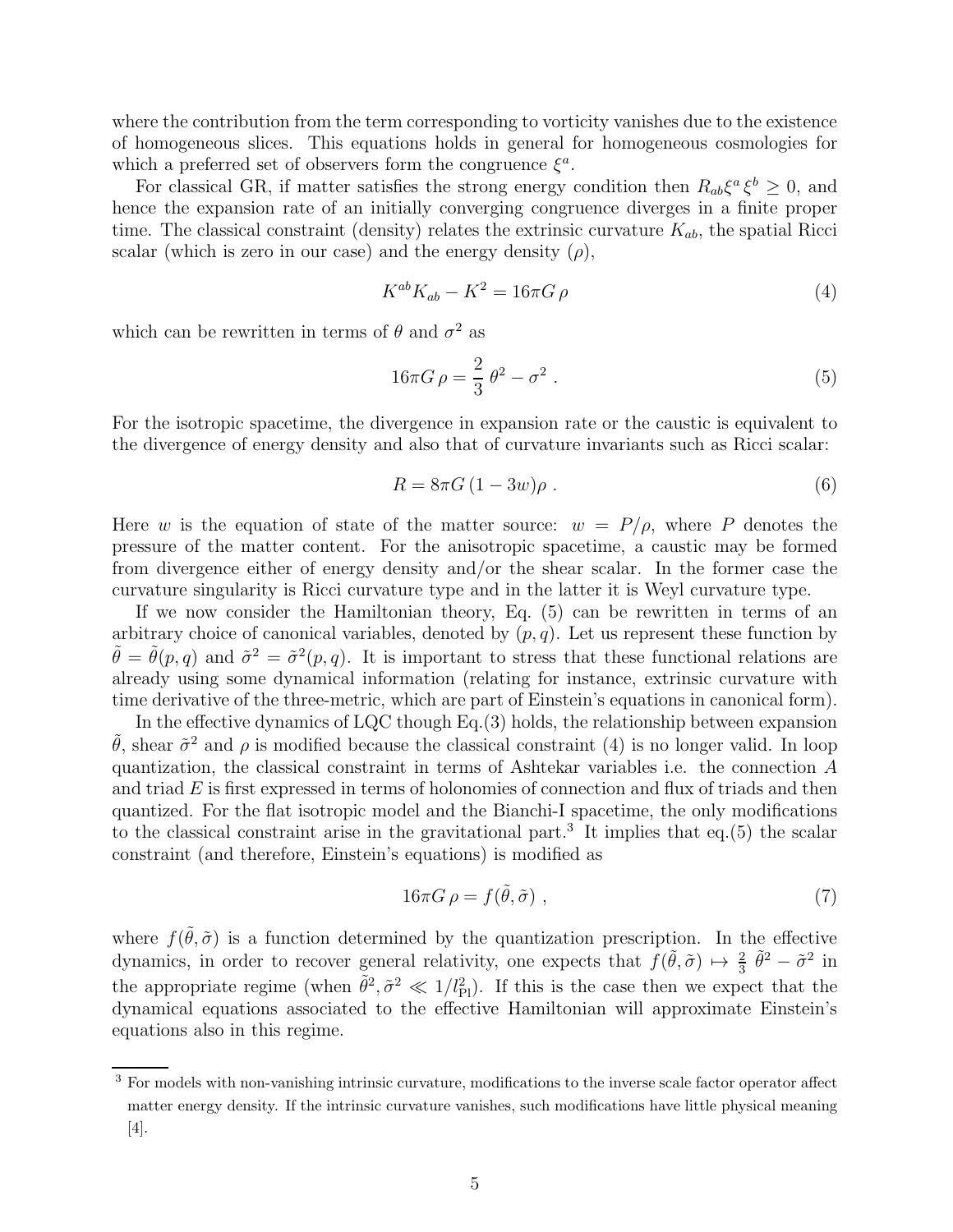In order to illustrate the way key equations get modified, let us consider the case of a  $k = 0$  Robertson-Walker metric where all expressions can be explicitly computed (recall that in this case  $\tilde{\sigma}^2 = 0$ ). In this case, the loop quantum effective Hamiltonian for the 'improved quantization', when described in canonical variables  $(\beta, V)$ , is given by [4, 10, 13]

$$
\mathcal{H}_{\text{eff}} = -\frac{3}{8\pi G\gamma^2} V \frac{\sin^2(\lambda \beta)}{\lambda^2} + \rho V . \qquad (8)
$$

where V denotes the physical volume and  $\lambda = 4\sqrt{3}\pi\gamma \ell_{\rm Pl}^2$  with  $\gamma = 0.2375$  [22]. The value of  $\lambda$  is determined by the procedure of regularization of the Hamiltonian constraint in LQC.

Thus, for LQC, the function  $f(\tilde{\theta}, \tilde{\sigma})$  in the flat isotropic model is

$$
f(\tilde{\theta}) := 6 \frac{\sin^2(\lambda \, \beta)}{\gamma^2 \, \lambda^2} \tag{9}
$$

where  $\beta$  is canonically conjugate to the volume V and satisfies  $\{\beta, V\} = 4\pi G\gamma$ . (On the classical solutions  $\beta$  is related to the scale factor as  $\beta = \gamma \dot{a}/a$ . The quantum gravity parameter  $\lambda$  has dimensions of length and is of the order of Planck length. This parameter fixes the scale near which quantum gravity become significant. In fact, when  $\lambda \beta \ll 1$ , we recover the classical constraint  $\tilde{\theta} = \beta^2/\gamma^2 = \frac{8\pi G}{3}$  $\frac{\pi G}{3}$ ρ.

In order to evaluate the expansion factor in the effective LQC we first use Hamilton's equation:  $\dot{V} = \{V, \mathcal{H}\}\$ and then compute  $\theta := \dot{V}/V$ . For the effective Hamiltonian  $\mathcal{H}_{\text{eff}}$ , we get,

$$
\theta := \frac{1}{V} \{ V, \mathcal{H}_{\text{eff}} \} = \frac{3}{\lambda \gamma} \sin(\lambda \beta) \cos(\lambda \beta) = \frac{3}{2\lambda \gamma} \sin(2\lambda \beta) \tag{10}
$$

Note that we have retained the use of  $\theta$  to denote the expansion as seen by the cosmological observers, in the underlying spacetime. In the classical limit,  $\lambda \mapsto 0$ , we recover the relation  $\theta \approx 3\beta/\gamma = \tilde{\theta}$ <sup>4</sup>. Using the effective constraint (8) along with above Hamilton's equation we get

$$
H^2 = \frac{\theta^2}{9} = \frac{8\pi G}{3}\rho \left(1 - \frac{\rho}{\rho_{\text{crit}}}\right) \tag{11}
$$

with  $\rho_{\rm crit} = 0.41 \rho_{\rm Planck}$  the critical density for which the Hubble parameter vanishes  $H = 0$ and a bounce occurs. At classical scales i.e.  $\rho \ll \rho_{\rm crit}$ ,  $\theta \to \tilde{\theta}$  and the above equation approximates eq.(5) for the isotropic model.

Using the Hamilton's equation for  $\beta$ , it is straightforward to evaluate  $\dot{\theta} + \theta^2/3 = 3\ddot{a}/a$ and find, from Eq. (3)

$$
R_{ab}\xi^a\xi^b = 4\pi G\rho \left(1 - 4\frac{\rho}{\rho_{\rm crit}}\right) + 12\pi GP \left(1 - 2\frac{\rho}{\rho_{\rm crit}}\right) \,. \tag{12}
$$

<sup>&</sup>lt;sup>4</sup> Note also that even when  $\theta \approx 3\beta/\gamma$  when  $\lambda\beta \ll 1$ , it is different from the expression  $\tilde{\theta}' := 3\sin(\lambda\beta)/\gamma\lambda$ as it appears in the constraint (8). This difference between the quantity that replaces  $\tilde{\theta}$  in the modified constraint (8), and the expansion as computed using the dynamical equations, is what allows to have an 'effective Friedman equation'. This is qualitatively different to the classical equation (equivalent to the classical constraint (5)), when written in terms of density, by using the identity  $\sin^2(2\lambda\beta)/4 = \sin^2(\lambda\beta)(1-\beta)$  $\sin^2(\lambda \beta)$ ).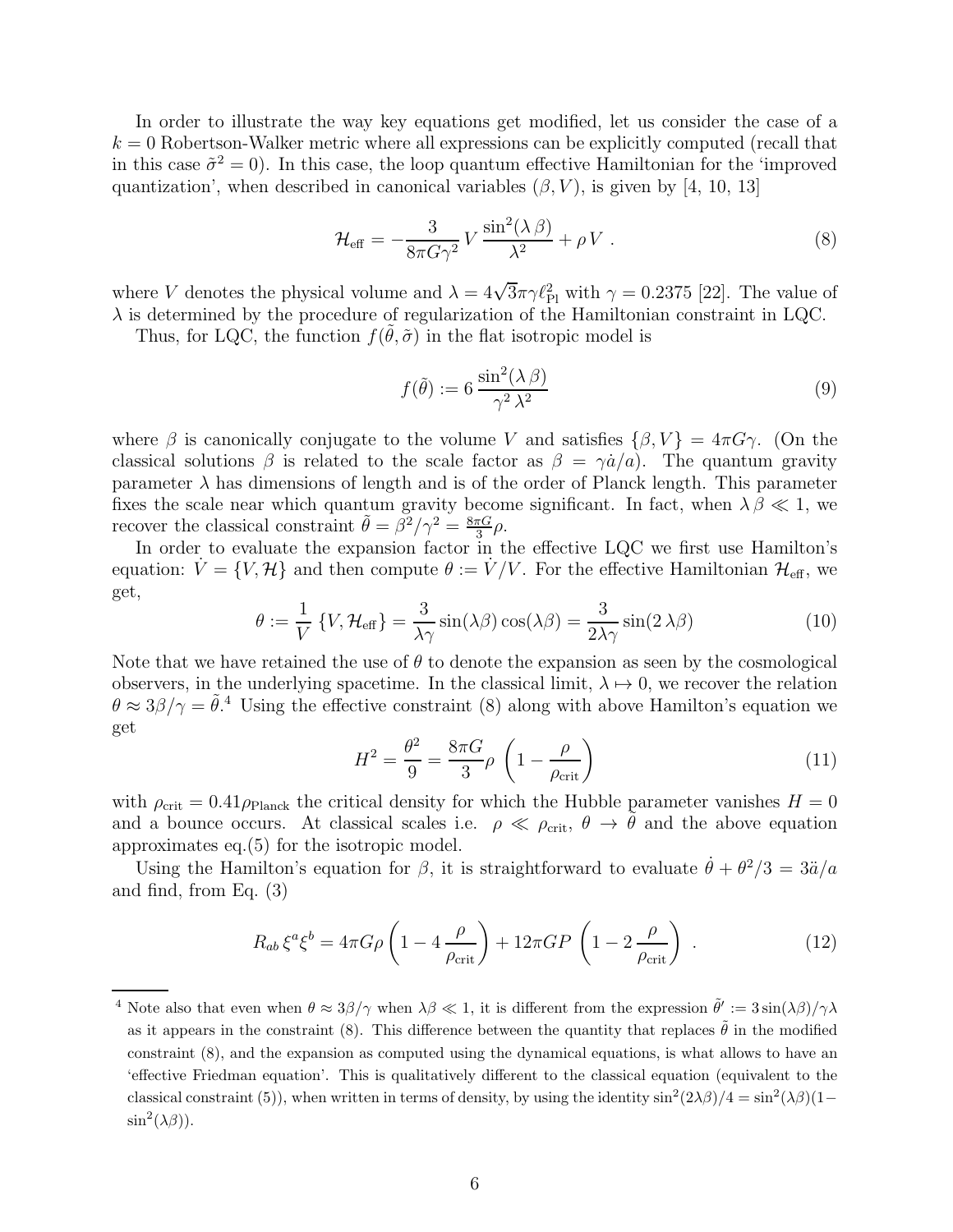This implies that in effective dynamics of LQC,  $R_{ab}\xi^a\xi^b$  can become negative near the Planck scale, even for matter which satisfies the strong energy condition. It is also illustrative to rewrite Raychauhuri equation as,

$$
\dot{\theta} = -12\pi G \left(\rho + P\right) \left(1 - 2\frac{\rho}{\rho_{\rm crit}}\right). \tag{13}
$$

As an example, for the massless scalar field, where  $(\rho = P)$ , the quantity  $R_{ab}\xi^a \xi^b$  becomes negative when  $\rho > 2/5 \rho_{\rm crit}$ . Since  $R_{ab} \xi^a \xi^b \ge 0$  is violated in this regime, there is a repulsive force that out-weights the gravitational attraction, in such a way that the expansion reaches its maximum absolute value when  $\rho = 1/2 \rho_{\text{crit}}$  and then  $|\theta|$  begins to decrease until it reaches zero at the bounce, when  $\rho = \rho_{\rm crit}$ . Note also that this qualitative behavior of the expansion is valid when the matter satisfies the null energy condition. Therefore, caustics do not form in the effective spacetime of flat and isotropic LQC. In view of this, it is not surprising that this spacetime is devoid of *any* physical singularities [16].

#### III. ISOTROPIC  $k = 0$  FRW

The flat, isotropic and homogeneous Robertson-Walker metric is one of the simplest cosmological model which can be quantized in LQC. Even though simple, this model offers useful insights on the regularization of the Hamiltonian constraint and restrictions on quantum ambiguities for models with more degrees of freedom and even the full theory. It is well known that out of the available "loop quantizations" for this model, only the so called "improved quantization" [4] leads to a physically viable description. Unlike other regularizations of the Hamiltonian constraint, the one described by the  $(\beta, V)$  variables (as in Sec. II) leads to a well defined Planck scale and approximates GR at low spacetime curvature for matter satisfying the null energy condition [13].

In the following we re-analyze the quantization of the flat FRW model for different 'loop quantizations' and consider the behavior of the corresponding operator for the expansion rate of cosmological observers in all these theories. Perhaps not surprisingly we find that, even when many such quantizations might display a 'bounce', there is a unique choice for which the corresponding operator is bounded, and therefore, when interpreted in terms of the effective description, the resulting bounce occurs at a unique 'Planck scale'. This choice corresponds to the improved quantization of [4]. In all other choices, including the so called  $\mu_0$  quantization' (and all lattice refining models [23]), the corresponding operator is not bounded. As expected, the quantum gravity scale in this model turns out to be arbitrary and the theory lacks any predictive power. In this case, when the effective description is studied, the maximum value of the expansion (or acceleration) a geodesic congruence encounters can be arbitrarily low, well below the 'Planck scale'  $\theta \approx 1/l_{\text{Pl}}$ . One is then led to conclude that there is a unique quantization prescription for which singularity resolution is well defined on the full space of states of the theory. We find therefore an interesting interplay with the results of [13].

Let us recall the most basic facts about the  $k = 0$  models. In the ordinary geometrodynamical description, the geometric configuration variable is the scale factor  $a$  and its corresponding conjugate momenta  $P_a = -3V_o a \dot{a}/(4\pi G)$ , with  $V_0$  the fiducial volume of the region under consideration (for simplicity we shall consider a closed  $\mathbb{T}^3$  topology for the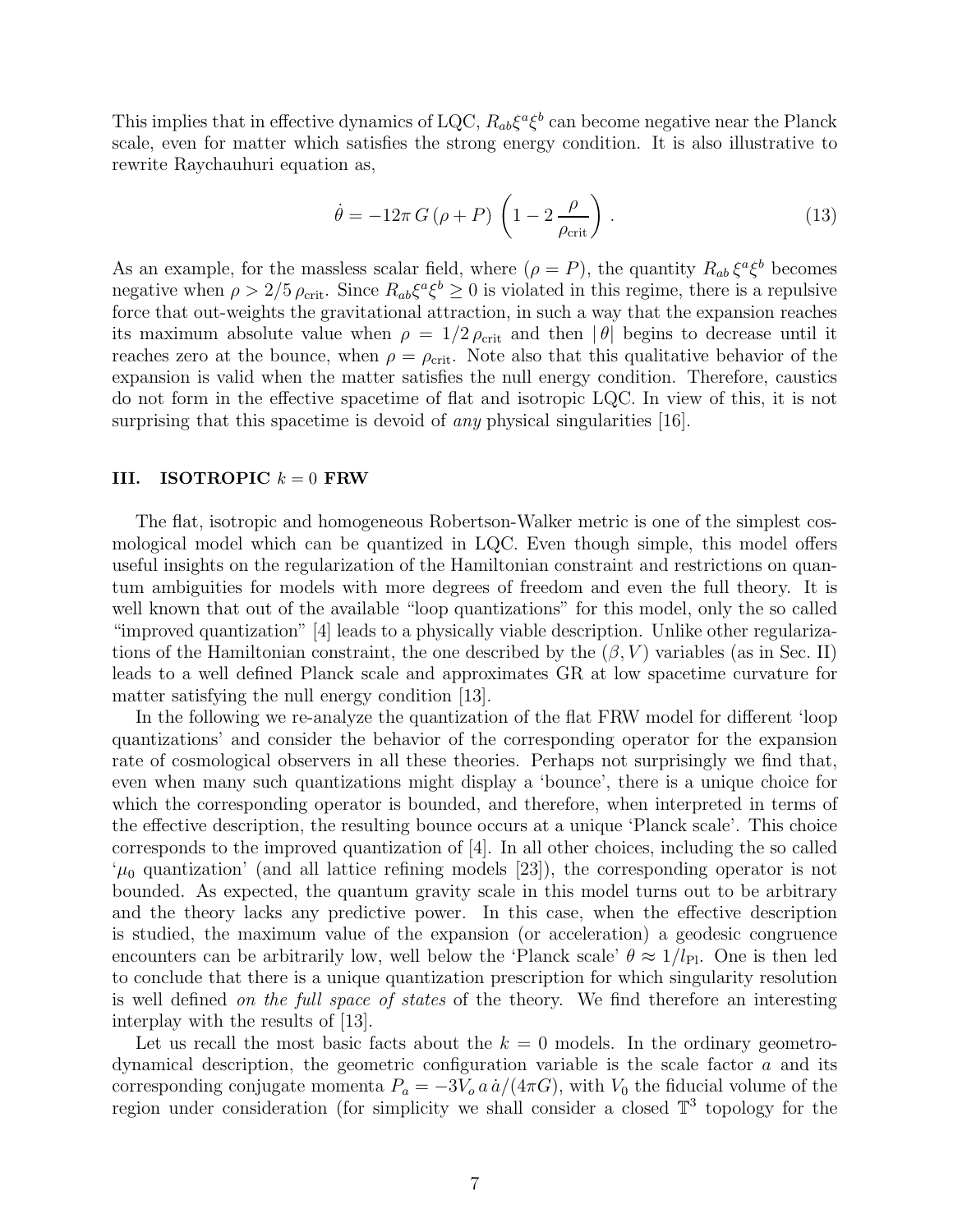spatial manifold).<sup>5</sup> When using the basics variables that are employed in loop quantum gravity, namely, densitized triads and connections, it is convenient to consider the variables  $|p| = V_o^{2/3} a^2$  and  $c = \gamma V_o^{1/3} a$ , valid on solutions, for which we have canonically conjugate variables  $(c, p)$ , satisfying

$$
\{c, p\} = \frac{8\pi G\gamma}{3} \tag{14}
$$

Starting from these variables, one can consider a rather general possibility of variables,

$$
P_g = c p^m, \qquad g = \frac{p^{(1-m)}}{1-m} \tag{15}
$$

obtained from  $(c, p)$  by a canonical transformation, for which the effective Hamiltonian constraint becomes [13]

$$
\frac{3}{8\pi G} \frac{\sin^2(\lambda_{P_g} P_g)}{\gamma^2 \lambda_{P_g}^2} \left( (1 - m)g \right)^{(1 - 4m)/(2(1 - m))} = H_{\text{matt}} \tag{16}
$$

From here one can compute the expansion rate  $\theta = \dot{V}/V$ , and get

$$
\theta = \frac{3}{2(1-m)} \frac{\dot{g}}{g}
$$
  
= 
$$
\frac{9}{8\pi} \frac{(1-m)^{-4m}}{\gamma^2 \lambda_{P_g}} \sin(\lambda_{P_g} P_g) \cos(\lambda_{P_g} P_g) g^{-\frac{(2m-1)}{2(1-m)}}.
$$

It is now straightforward to see that the absolute value of the expansion will reach a maximum value  $|\theta|_{\text{max}}$  before decreasing and becoming zero (when  $\cos(\lambda_{P_q}P_q)$  vanishes and the bounce occurs). It is also easy to see that the maximum value, on a given trajectory, also depends on the phase space variables. In particular, the value of  $|\theta|_{\text{max}}$  is determined by the initial conditions for the matter content except for one case. This is for the choice  $m = -1/2$ , which yields  $P_g = \beta$  and  $g = 2V/3$ , and therefore corresponds to the 'improved  $\overline{\mu}$  quantization' [4, 13]. Only in this case  $|\theta|$  is absolutely bounded, on the constrained surface, by a phase space independent number  $|\theta|_{\text{sun}}$ .

In order to appreciate the significance of this result, let us consider a particular example, namely the so called ' $\mu_0$ ' quantization with a massless scalar field (for a discussion of other inadequacies of this quantization see [4, 13]). In this case  $m = 0$ , and  $|\theta|_{\text{max}}$  is finite for any trajectory, but it depends on  $P_{\phi}$ , a Dirac observable that labels the trajectory on phase space. Since  $\theta$  is bounded on each trajectory (though by dependence on  $P_{\phi}$ ), one may naively conclude that the theory achieves singularity resolution. As we shall now argue this conclusion is incorrect. This can be seen in two steps. First, if we only consider the effective equations, and pretended that there is an underlying spacetime at all points of the 'evolution' on phase space, the scale (with dimensions  $L^{-1}$ ) at which quantum gravity effects become important can have any value, since the scale depends on  $P_{\phi}$  which is completely free. This means that quantum effects can kick in at an arbitrarily small scales in contradiction to

<sup>&</sup>lt;sup>5</sup> The results which follow are not affected by any other choice including that of non-compact  $\mathbb{R}^3$  manifold. In the latter case the following discussion is supplemented with subtleties of the freedom of the rescaling of the fiducial cell which is discussed in detail else where [13].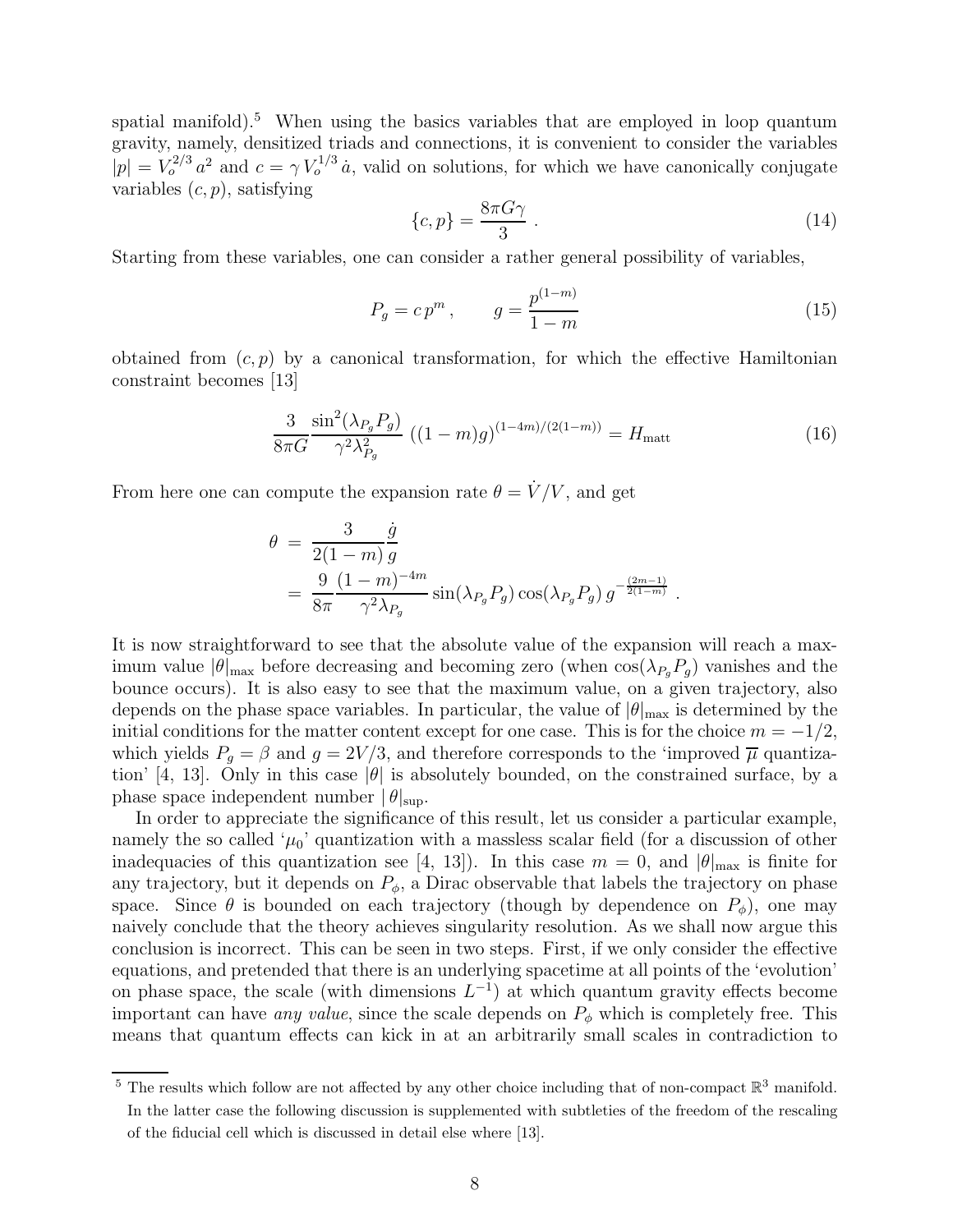various experiments, or at an arbitrary scale well beyond the Planck scale. Clearly this scenario is unphysical.

But, is this behavior an artifact of considering the effective equations to be valid at all regimes? Can we forgo this pathological possibilities when we consider the full quantum theory without going to the effective description? In other words, can we still have quantum singularity resolution in the ' $\mu_0$  scheme'? Let us now see that, when the quantum theory is considered and the question is carefully analyzed, the answer is still in the negative. For that, let us consider in the quantum theory, for arbitrary m, an operator  $|\hat{\theta}|$  associated to the expansion, where we 'promote' the (effective) classical expression to an operator in the underlying geometrical sector of the Hilbert space of the theory. Clearly, this quantity has the standard geometrical interpretation for those states that are semiclassical and whose dynamics approximate that of a geometry satisfying classical equations. An important feature is that, being a well defined operator, it can also be defined on those state with no semiclassical interpretation. If we now compare the corresponding operators for all possible choices of m, we are led to conclude that it is only for the improved quantization that the operator is bounded in the physical Hilbert space of the theory. Let us be more precise. The function  $\theta$  that represents expansion for this particular quantization, is bounded on the constraint surface. Therefore, the corresponding operator on the quantum theory will have a bounded spectrum. This is precisely realized in the exact quantization of [10]. This result is, in this simple isotropic case, rather similar to the behavior of energy density that was found to be bounded in this same quantization [10, 21].

These considerations suggest the following conclusions. First, one could have as a necessary condition for singularity resolution in the full quantum theory that the operator  $|\hat{\theta}|$ be a bounded operator. In the  $k = 0$  case, this immediately implies that this condition will only be satisfied by the improved quantization, pointing again to a uniqueness result along the lines of [13]. Secondly, in the resulting effective theory, the underlying 'classical geometries' will have a well defined Planck scale as defined by the expansion of the cosmological observers, only when the condition of boundedness of  $\theta$  is satisfied.

### IV. BIANCHI-I MODEL

The loop quantization of Bianchi-I model is an interesting generalization of the isotropic loop quantum cosmology. Unlike the isotropic model, the Weyl curvature is not zero in this model and hence singularities are not only of Ricci curvature type but also of Weyl curvature type. As emphasized in our discussion earlier, this feature makes it necessary to go beyond the scope of energy density and its properties to understand singularity resolution.

The spatial manifold in the Bianchi-I model can in general be non-compact with  $\mathbb{R}^3$ topology. Just as in the isotropic case, in order to introduce a symplectic structure, it is necessary to consider a fiducial cell  $\mathcal V$ . With respect to the fiducial metric introduced on  $\mathbb{R}^3$ , this cell has volume  $V_o = l_1 l_2 l_3$ . The size of the fiducial cell and the fiducial lengths  $l_I$  are completely arbitrary freedoms which must be respected by the underlying theory at the classical as well at the effective and quantum level. As we will see the consistent implementation of these freedoms severely constrain the available quantization choices. If the spatial manifold is restricted to a compact topology such as a three-torus  $(\mathbb{T}^3)$ , then the fiducial cell is no longer required as the integrations to define the symplectic structure are finite. However, we will show that even with this topology the choices which are restricted as above remain inviable.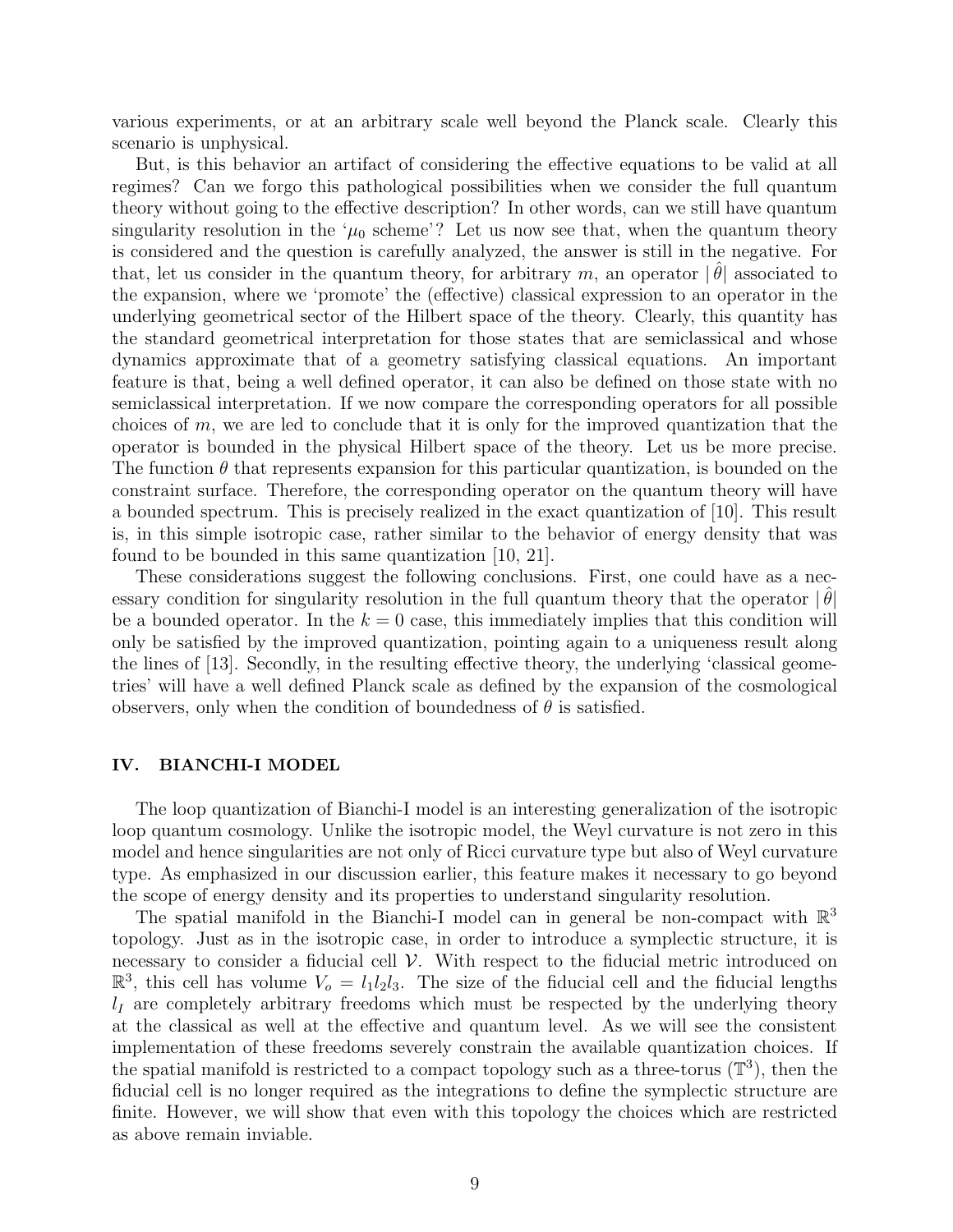The spacetime metric in the Bianchi-I model, for a particular choice of fiducial coordinates  $(x, y, z)$  is of the form:

$$
ds^{2} = -N^{2} dt^{2} + a_{1}^{2} dx^{2} + a_{2}^{2} dy^{2} + a_{3}^{2} dz^{2}
$$
 (17)

where  $N$  is the lapse factor. The metric reduces to the isotropic one when the individual scale factors become equal.<sup>6</sup> Due to the underlying symmetries of the spacetime, the matrix valued connection  $A_a^i$  and triad  $E_i^a$  can be expressed as  $c_I$  and  $p_I$  respectively (where  $I = 1, 2, 3$ ). These phase space variables satisfy

$$
\{c_I, p_J\} = 8\pi G \gamma \delta_{IJ} \tag{18}
$$

where  $\gamma$  is the Barbero-Immirzi parameter. The metric components are related to the triads as

$$
|p_1| = l_2 l_3 a_2 a_3, \quad |p_2| = l_1 l_3 a_1 a_3, \quad |p_3| = l_2 l_3 a_2 a_3. \tag{19}
$$

On the solutions of classical GR, the connection components are related to the time derivative of metric components as

$$
c_I = \gamma l_I \dot{a}_I . \tag{20}
$$

It is useful to note that under the freedom of the change in the shape of the fiducial cell  $(l_1, l_2, l_3) \rightarrow (l'_1, l'_2, l'_3), (c_I, p_I)$  transform as

$$
c^1 \to c'_1 = l'_1 c_1, \quad p_1 \to p'_1 = l'_2 l'_3 p_1 \tag{21}
$$

and similarly for other components.

Any quantization of this model should satisfy two consistency requirements: (i) If performed for a non-compact spatial topology, it must respect above freedom as well as the one in the choice of underlying fiducial metric. This corresponds to independence of physical predictions of invariant quantities such as expansion factor and curvature scalars from  $V_o$ and  $l_I$  and (ii) the quantum theory and its physical implications must reduce to those of the isotropic model in loop quantum cosmology when the anisotropic shear vanishes. The latter requirement ensures that the theory should have GR as its infra red limit at low spacetime curvatures.

In the literature two different loop quantizations have been proposed which reduce to the consistent isotropic case in loop quantum cosmology. Both of these choices draw lessons from the 'improved quantization' of [4], albeit in a different way. The first choice relies on extending the prescription to regularize the field strength tensor in the anisotropic case "as is" in the isotropic case for triad variables [24]. For the massless scalar field the resulting quantization can be shown to have certain similar features as the exactly solvable loop quantum cosmology [10] and has been extensively studied in different contexts [25–28]. However, it turns out that this quantization suffers from lack of freedom for the choice of shape of the fiducial cell and one is therefore restricted to a compact topology, such as a torus. The second choice for the regularization of the Hamiltonian constraint [22] (see also Appendix C of Ref. [25] where it was first discussed) successfully overcomes these limitations. At first sight

<sup>&</sup>lt;sup>6</sup> There is still the possibility of changing the fiducial coordinates that will introduce a further freedom, in which case an isotropic geometry will not have the same factors  $a<sub>I</sub>$ . This fact introduces a subtlety in the passage from the Bianchi model to the isotropic one. For a detailed discussion of these issues see [22].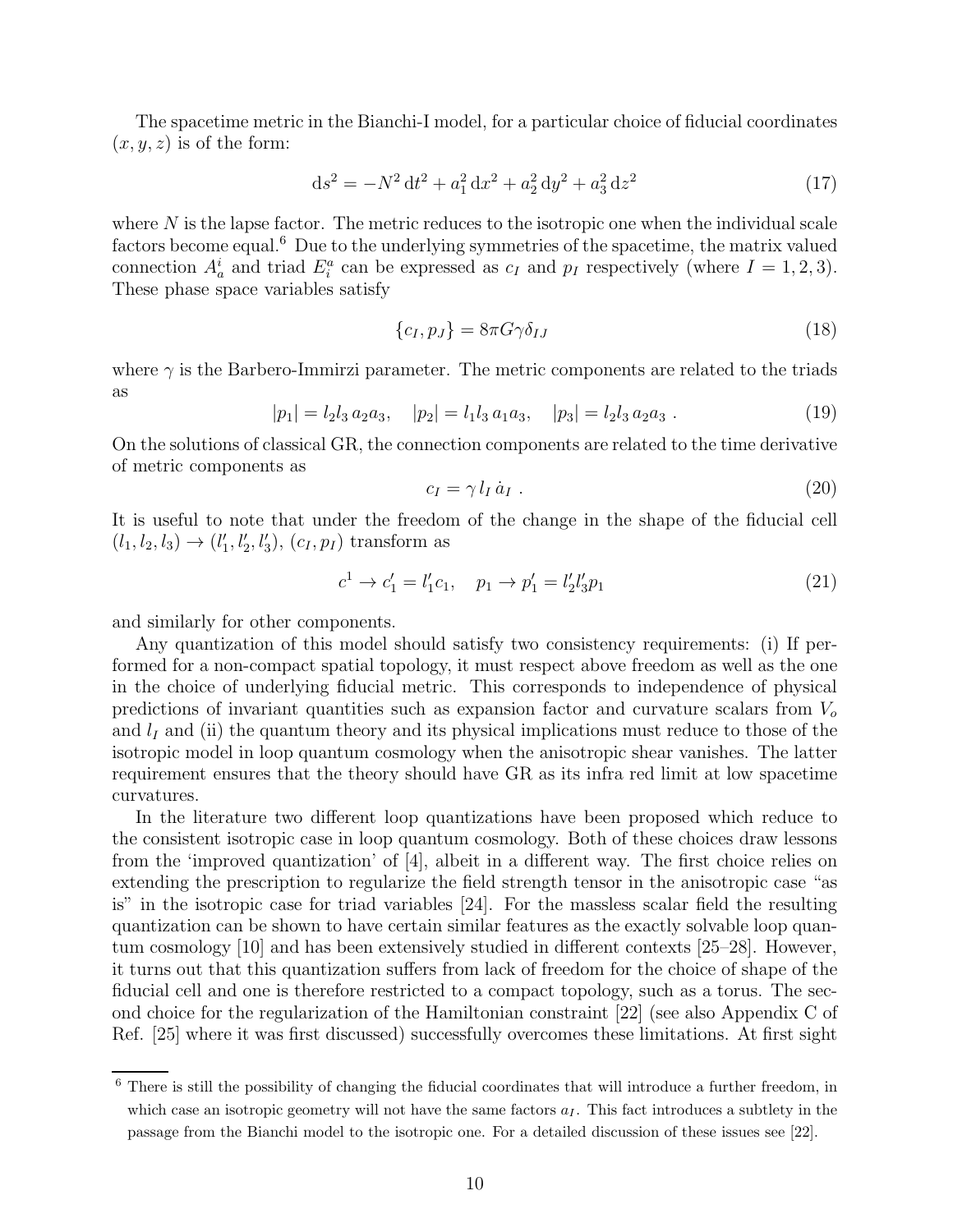it appears to be based on a prescription which is not as parallel to the improved quantization of isotropic LQC. However, this viewpoint is incorrect. As we will show, this quantization in fact completely captures the 'improved dynamics' as expressed in  $\beta$ , V variables. The first and second choice of regularization of the Hamiltonian constraint are sometimes referred in the literature as  $\overline{\mu}$  and  $\overline{\mu}'$  approach to reflect that the first choice mimics the  $\overline{\mu}$  or 'improved quantization' of isotropic LQC. Such a nomenclature is misleading for two reasons. The first is that in the isotropic limit both regularizations yield the  $\overline{\mu}$  'improved dynamics'. Secondly, as we will show below, it is in fact the  $\overline{\mu}'$  approach which truly captures the regularization of Hamiltonian constraint as performed in isotropic LQC. However, in order for comparison of our analysis with earlier works we shall use above notation. In principle it is possible to perform a general analysis incorporating other regularizations by introducing variables analogous to those in (15) for the Bianchi-I spacetime. These will include those which do not lead to the unique consistent isotropic quantum dynamics in an appropriate limit. However, such models (which include the so called lattice refined models [23]) suffer similar limitations as for the first choice of regularization (the  $\overline{\mu}$  scheme). These will not be considered in the following.

We first discuss the quantization as proposed in Ref. [22]. As we remarked earlier, the resulting theory respects the underlying freedom of the change in shape of the fiducial cell as well the fiducial metric. For the massless scalar field model, the quantum constraint has been shown to be non-singular for all states in the physical Hilbert space. As in the isotropic case, this model leads to a non-singular bounce of the scale factors when the spacetime curvature becomes close to the Planck value. For states which are semi-classical at late times, the underlying quantum dynamics can be expected to be very well approximated by the following effective Hamiltonian

$$
\mathcal{H}_{\text{eff}} = -\frac{1}{8\pi G\gamma^2 V} \left( \frac{\sin(\overline{\mu}_1' c_1)}{\overline{\mu}_1'} \frac{\sin(\overline{\mu}_2' c_2)}{\overline{\mu}_2'} p_1 p_2 + \text{cyclic terms} \right) + \mathcal{H}_{\text{matt}} \tag{22}
$$

where we have chosen lapse  $N = 1$  and

$$
\overline{\mu}'_1 = \lambda \sqrt{\frac{p_1}{p_2 p_3}}, \quad \overline{\mu}'_2 = \lambda \sqrt{\frac{p_2}{p_1 p_3}}, \quad \text{and } \overline{\mu}'_3 = \lambda \sqrt{\frac{p_3}{p_1 p_2}}.
$$
\n
$$
(23)
$$

Above particular dependence on the triads arises from the regularization procedure employed in the quantization [22].

It is interesting to note that using eqs. (23) one can rewrite the Hamiltonian constraint (22) in the following form

$$
\mathcal{H}_{\text{eff}} = -\frac{1}{8\pi G \gamma^2 \lambda^2} V \left( \sin(\lambda \beta_1) \sin(\lambda \beta_2) + \text{cyclic terms} \right) + \mathcal{H}_{\text{matt}}
$$

where  $\beta_I$  are conjugate variables to the volume V. In the limit  $\lambda \to 0$ ,  $\beta_I \approx \gamma \dot{a}_I/a_I$ . Note that the form of the constraint and the behavior of  $\beta_I$  is analogous to the one in the isotropic case  $(8)$ . Thus, as in the improved quantization of the isotropic LQC, this quantization implements a regularization of  $\beta_I$  which is related to the expansion rate.

An immediate consequence of (22) is that it leads to a universal bound on the matter energy density. The vanishing of the Hamiltonian constraint,  $\mathcal{H}_{\text{eff}} \approx 0$  implies

$$
\rho = \frac{1}{8\pi G \gamma^2 \Delta} \left( \sin(\overline{\mu}_1' c_1) \sin(\overline{\mu}_2' c_2) + \text{cyclic terms} \right) . \tag{24}
$$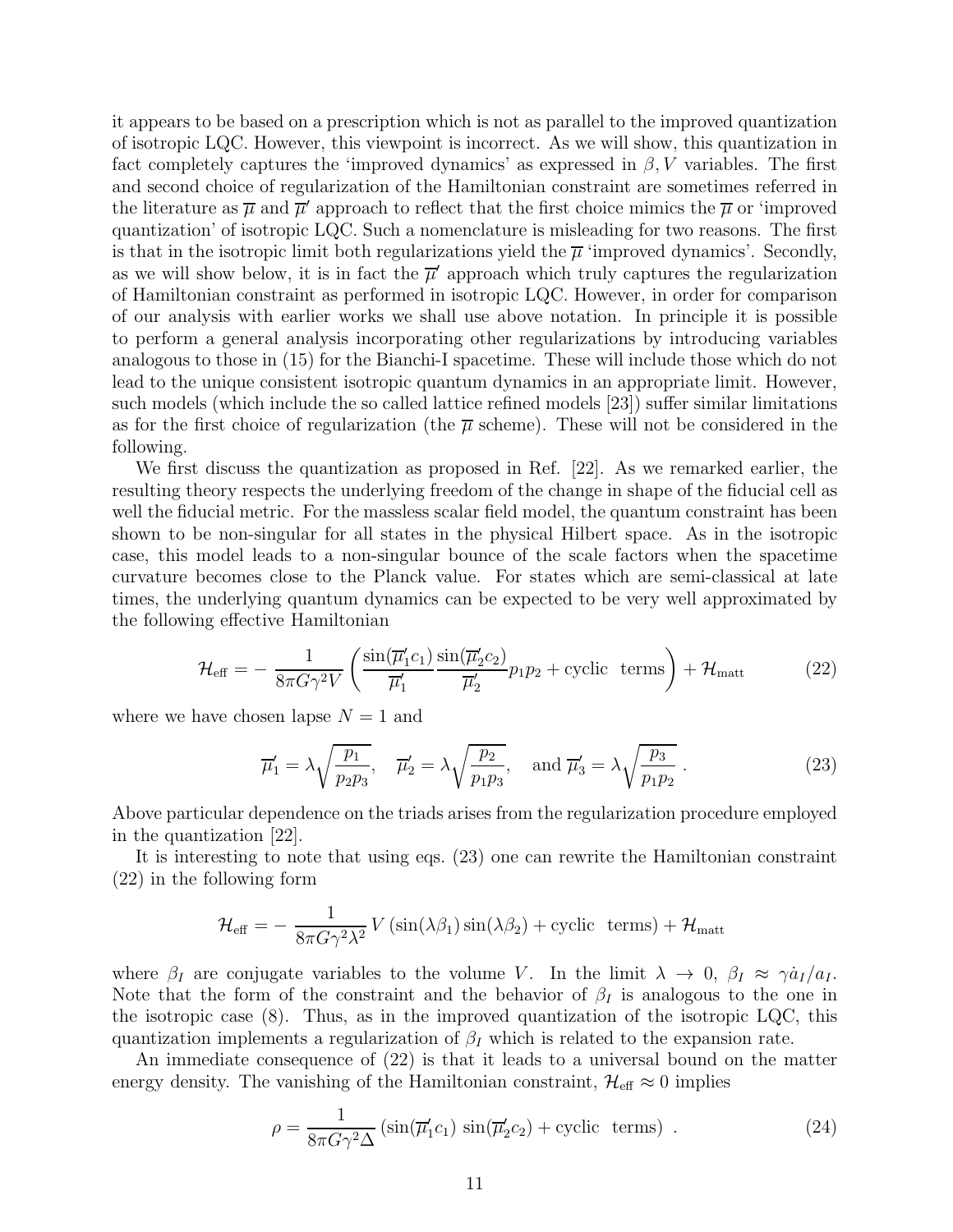Since the terms in the parenthesis are all bounded functions, the maximum value of the energy density is given by  $\rho_{\text{max}} = 3/(8\pi G\lambda^2)$ . Using Hamilton's equation for  $p_I$ :

$$
\dot{p}_I = -8\pi G \gamma \frac{\partial}{\partial c_I} \mathcal{H}_{\text{eff}} \tag{25}
$$

we obtain

$$
\frac{\dot{p}_1}{p_1} = \frac{1}{\gamma \lambda} \cos(\overline{\mu}_1' c_1) \left( \sin(\overline{\mu}_2' c_2) + \sin(\overline{\mu}_3' c_3) \right)
$$
(26)

and similarly for the other terms. One can combine them and compute the expansion  $\theta$  of the congruences of cosmological observers

$$
\theta = \frac{\dot{V}}{V} = \frac{1}{2} \left( \frac{\dot{p}_1}{p_1} + \frac{\dot{p}_2}{p_2} + \frac{\dot{p}_3}{p_3} \right)
$$
  
=  $\frac{1}{2\gamma\lambda} \left[ \sin(\overline{\mu}_1' c_1 + \overline{\mu}_2' c_2) + \sin(\overline{\mu}_1' c_1 + \overline{\mu}_2' c_2) + \sin(\overline{\mu}_2' c_2 + \overline{\mu}_3' c_3) \right].$  (27)

It is then obvious that the absolute value of the expansion  $|\theta|$  is bounded, on the constrained surface as given by the effective dynamics. Just as in the isotropic model, it is expected that the spectrum of the corresponding operator in the quantum theory will be bounded. The maximum value of the expansion factor is given by

$$
|\theta|_{\rm sup} = \frac{3}{2\gamma\lambda} \tag{28}
$$

This means that there is an invariant 'Planck scale' that binds this covariantly defined quantity and thus provides a well defined notion of a scale that appears as a true quantum gravity effect (note that it is inverse to the Planck length and thus would diverge in the 'classical limit'  $\ell_{\text{Pl}} \mapsto 0$ ).

Another consequence of the effective Hamiltonian (22) is that the shear scalar

$$
\sigma^2 := \sigma^{ab}\sigma_{ab} = \frac{1}{3} \left( (H_1 - H_2)^2 + (H_2 - H_3)^2 + (H_3 - H_1)^2 \right) \tag{29}
$$

also has a universal bound. This can be proved by finding directional Hubble rates  $H_I$ defined as the ratio  $\dot{a}_I/a_I$ . A straightforward calculation leads to

$$
H_1 - H_2 = \frac{1}{\gamma \lambda} \left[ \sin(\overline{\mu}_1' c_1 - \overline{\mu}_2' c_2) + \sin(\overline{\mu}_3' c_3) (\cos(\overline{\mu}_2' c_2) - \cos(\overline{\mu}_1' c_1)) \right],\tag{30}
$$

$$
H_2 - H_3 = \frac{1}{\gamma \lambda} \left[ \sin(\overline{\mu}_2' c_2 - \overline{\mu}_3' c_3) + \sin(\overline{\mu}_1' c_1) (\cos(\overline{\mu}_3' c_3) - \cos(\overline{\mu}_2' c_2)) \right],\tag{31}
$$

$$
H_3 - H_1 = \frac{1}{\gamma \lambda} \left[ \sin(\overline{\mu}_3' c_3 - \overline{\mu}_1' c_1) + \sin(\overline{\mu}_2' c_2) (\cos(\overline{\mu}_1' c_1) - \cos(\overline{\mu}_3' c_3)) \right].
$$
 (32)

Since each of  $(H_I - H_J)$  is bounded, it is obvious that  $\sigma^2$  is also bounded.

It is important to note that for the effective Hamiltonian (22), both  $\theta$  and  $\sigma^2$  are invariant quantities with respect to any freedom under the change of fiducial cell. In terms of these quantities it is quite transparent to reduce to the isotropic case, which corresponds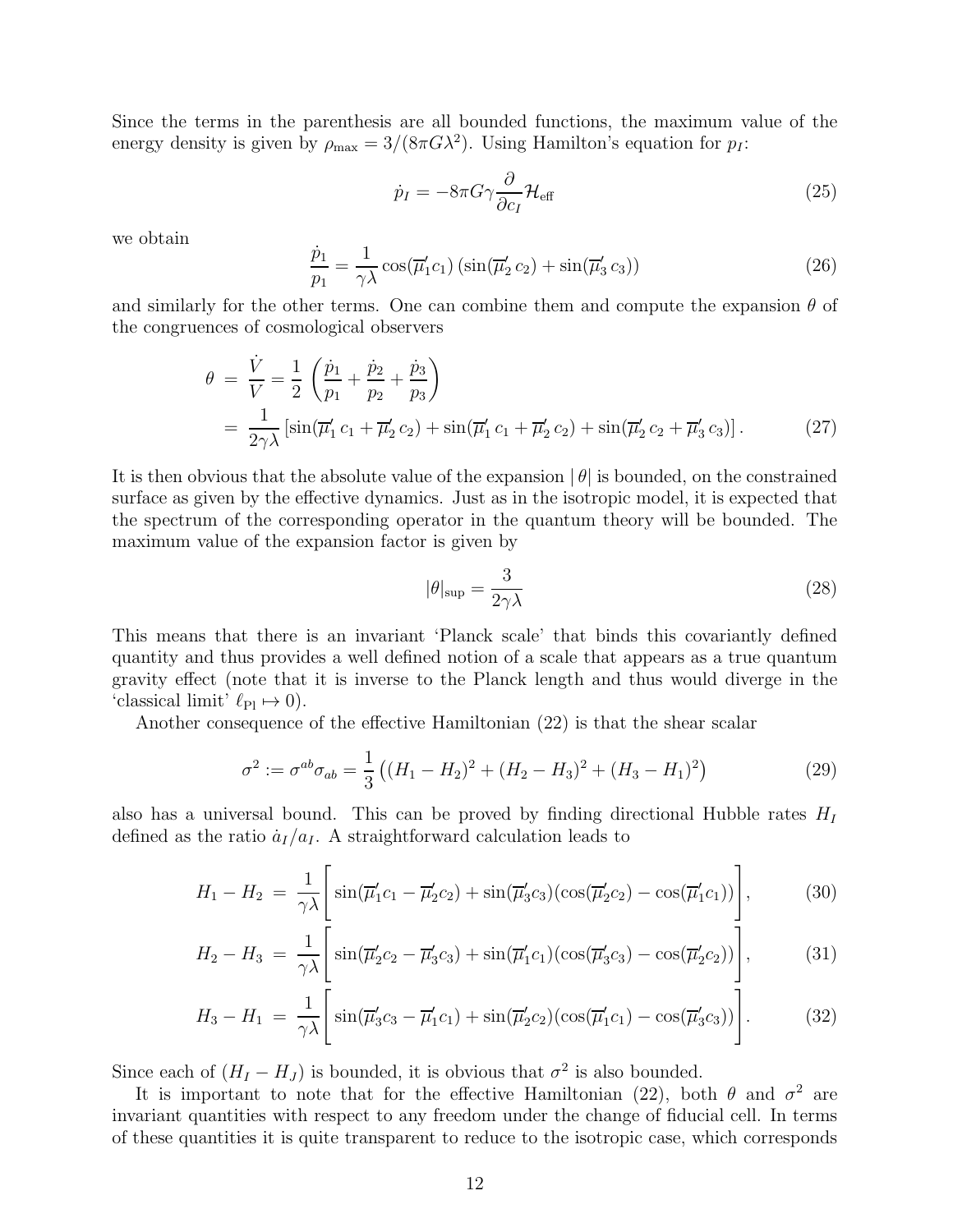to dynamical trajectories for which  $H_1 = H_2 = H_3$ , and therefore,  $\sigma^2 = 0$ . Further, the upper bounds on both the entities are universal with values close to the Planck scale.

Let us now consider the effective Hamiltonian which arises in the alternative quantization (the so called  $\bar{\mu}$  approach)[24–28]. With lapse  $N = V$  it is given as

$$
\mathcal{H}_{\text{eff}} = -\frac{1}{8\pi G\gamma^2} \left( \frac{\sin\left(\overline{\mu}_1 c_1\right) \sin\left(\overline{\mu}_2 c_2\right)}{\overline{\mu}_1 \overline{\mu}_2} p_1 p_2 + \text{cyclic terms} \right) + V^2 \rho
$$
\n(33)

where

$$
\overline{\mu}_1 = \frac{\lambda}{\sqrt{p_1}}, \ \overline{\mu}_2 = \frac{\lambda}{\sqrt{p_2}} \text{ and } \overline{\mu}_3 = \frac{\lambda}{\sqrt{p_3}}.
$$
\n(34)

The vanishing of the above Hamiltonian constraint leads to the expression for the energy density:

$$
\rho = \frac{1}{8\pi G \gamma^2 \lambda^2} \left( \frac{\sqrt{p_1 p_2}}{p_3} \sin \left( \overline{\mu}_1 c_1 \right) \sin \left( \overline{\mu}_2 c_2 \right) + \text{cyclic terms} \right) \,. \tag{35}
$$

Even though the trigonometric terms in the parenthesis are bounded,  $\rho$  fails to have an upper bound because prefactors such as  $\sqrt{p_1p_2}/p_3$  can be unbounded. As an example, if the spatial manifold is a torus with a unit volume then  $\sqrt{p_1p_2}/p_3 = \sqrt{a_1/a_2}$  which diverges when  $a_1 \rightarrow \infty$  or  $a_2 \rightarrow 0$ . Both of these limits are allowed possibilities in this model. Even when these prefactors are bounded, this bound depends on the phase space variables, as was the case for the isotropic case for a parametrization different from the improved one.

To find the expression for the expansion factor  $\theta$ , let us consider the equation of motion for  $p_I$ . Using Hamilton's equation

$$
\frac{\mathrm{d}p_1}{\mathrm{d}\tilde{t}} = -8\pi G \gamma \frac{\partial}{\partial c_1} \mathcal{H}_{\text{eff}} \tag{36}
$$

and  $d\tilde{t} = (1/V)dt$ , we obtain

$$
\frac{\mathrm{d}p_1}{\mathrm{d}t} = \frac{p_1 \cos\left(\overline{\mu}_1 c_1\right)}{V\gamma} \left(p_2 \sin\left(\overline{\mu}_2 c_2\right) + p_3 \sin\left(\overline{\mu}_3 c_3\right)\right) \tag{37}
$$

and similarly for  $\dot{p}_2$  and  $\dot{p}_3$ . The expression for  $\theta$  thus becomes

$$
\theta = \frac{1}{2\gamma V} \left[ p_1 \sin \left( \overline{\mu}_1 c_1 \right) \left( \cos \left( \overline{\mu}_2 c_2 \right) + \cos \left( \overline{\mu}_3 c_3 \right) \right) + p_2 \sin \left( \overline{\mu}_2 c_2 \right) \left( \cos \left( \overline{\mu}_1 c_1 \right) + \cos \left( \overline{\mu}_3 c_3 \right) \right) + p_3 \sin \left( \overline{\mu}_3 c_3 \right) \left( \cos \left( \overline{\mu}_1 c_1 \right) + \cos \left( \overline{\mu}_2 c_2 \right) \right) \right].
$$
\n(38)

It is obvious that unlike the expansion factor in Eq.(27), this expression has no upper bound. Especially, the expansion factor diverges when either of the scale factors vanish (a behavior which is in common with the classical theory). On the other hand using (27) we note that for loop quantization of Bianchi-I spacetime as developed by Ashtekar and Wilson-Ewing [22] the expansion factor never diverges even when the volume vanishes.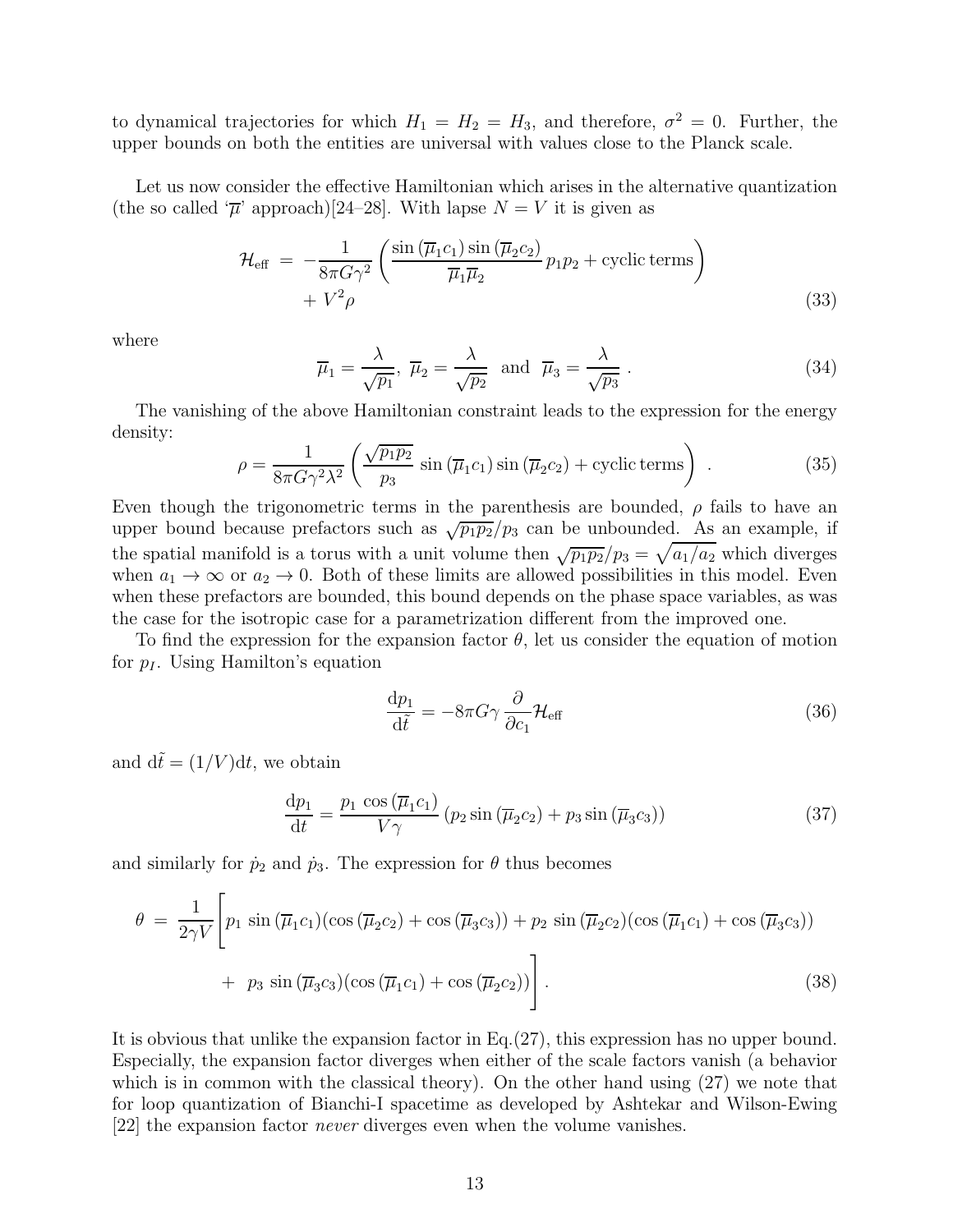The shear scalar (29) shares the same fate as the expansion factor in this scheme. To see that we evaluate the directional Hubble rates from  $\dot{p}_I$  and find

$$
H_1 - H_2 = \frac{1}{\gamma V} \left[ p_3 \sin \left( \overline{\mu}_3 c_3 \right) \left( \cos \left( \overline{\mu}_2 c_2 \right) - \cos \left( \overline{\mu}_1 c_1 \right) \right) + p_1 \sin \left( \overline{\mu}_1 c_1 \right) \cos \left( \overline{\mu}_2 c_2 \right) - p_2 \sin \left( \overline{\mu}_2 c_2 \right) \cos \left( \overline{\mu}_1 c_1 \right) \right], \tag{39}
$$

$$
H_2 - H_3 = \frac{1}{\gamma V} \left[ p_1 \sin \left( \overline{\mu}_1 c_1 \right) \left( \cos \left( \overline{\mu}_3 c_3 \right) - \cos \left( \overline{\mu}_2 c_2 \right) \right) + p_2 \sin \left( \overline{\mu}_2 c_2 \right) \cos \left( \overline{\mu}_3 c_3 \right) - p_3 \sin \left( \overline{\mu}_3 c_3 \right) \cos \left( \overline{\mu}_2 c_2 \right) \right], \tag{40}
$$

$$
H_3 - H_1 = \frac{1}{\gamma V} \left[ p_2 \sin \left( \overline{\mu}_2 c_2 \right) \left( \cos \left( \overline{\mu}_1 c_1 \right) - \cos \left( \overline{\mu}_3 c_3 \right) \right) + p_3 \sin \left( \overline{\mu}_3 c_3 \right) \cos \left( \overline{\mu}_1 c_1 \right) - p_1 \sin \left( \overline{\mu}_1 c_1 \right) \cos \left( \overline{\mu}_3 c_3 \right) \right]. \tag{41}
$$

Thus unlike the difference of Hubble rates in (30), above expressions are unbounded implying that the shear scalar in loop quantization of Bianchi-I model [24, 26] may in general diverge for arbitrary matter content.

This quantization prescription then shares the same properties that we analyzed in Sec. III for the ' $\mu_0$  quantization' (and lattice refining models). That is, even when there might be solutions to the effective equations of motion that 'bounce', there is no universal 'quantum gravity scale'. In the quantum theory this inadequacy manifests itself in the fact that the operators associated to  $\theta$  and  $\sigma^2$  will not be bounded. Just as we did for the isotropic case, we are led to conclude that this quantization, be it on  $\mathbb{R}^3$  or on the three-torus  $\mathbb{T}^3$ , is physically inviable.

In summary, we have analyzed the effective theory one expects to get from two possible quantizations of the Bianchi-I system. We saw that the so-called  $\overline{\mu}$  quantization does not yield a unique scale for the expansion and shear, whereas the  $\overline{\mu}'$  quantization does. Just as we did for the isotropic case, one can expect that the existence of bounded operators and therefore an invariant Planck scale [13], formulated in terms of the expansion and shear, can be taken as criteria for selecting the physically correct quantization.

### V. DISCUSSION AND OUTLOOK

Let us summarize our results. We have put forward the proposal that, in order to address the issue of singularity resolution in any quantum theory of gravity, the natural geometrical quantities to consider for exploring the resulting quantum geometry are those quantities associated to some observers. In the case of homogeneous cosmologies such natural quantities are given by the expansion and shear as measured by the cosmological comoving observers. The advantage of considering these observables is twofold. First, they posses a clear geometrical interpretation when there is an underlying classical spacetime, in terms of the behavior of the congruence of geodesics associated to cosmological observers. Second, since they are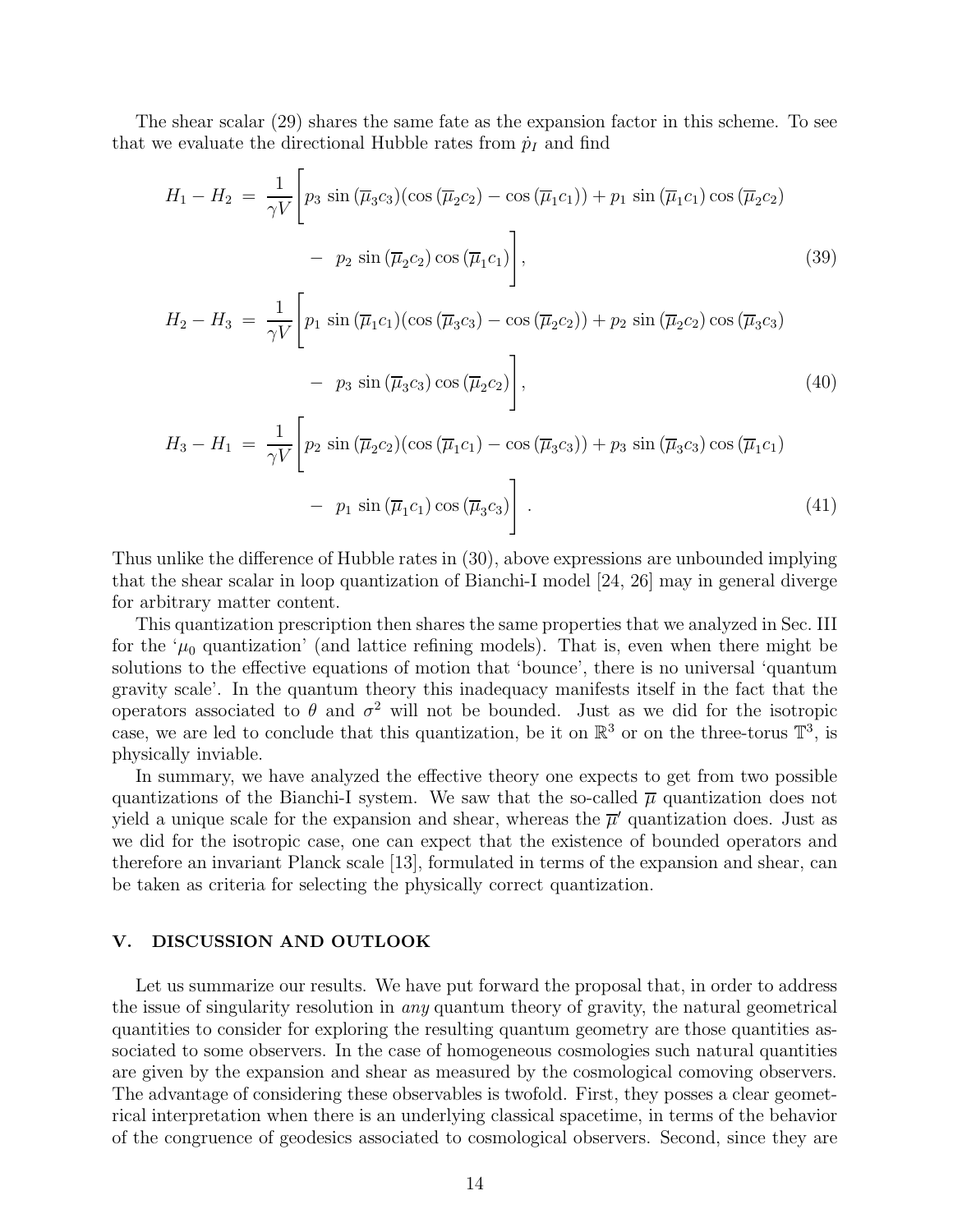well defined quantities, independent of any fiducial structures, they can also represent meaningful relational observables for the full quantum theory. They are the most natural with respect to which singularity resolution can be posed. Geodesics will be well defined and complete if these quantities are well behaved classically. Thus, one can expect that, if the quantum geometry is non-singular, the corresponding operators are to be bounded in the quantum theory. This also represent a step further from considering only the behavior of geodesics in an effective spacetime description as was done in [16].

With these geometrical considerations in mind, we have revisited the loop quantization of  $k = 0$  FRW and Bianchi I cosmologies and focused on the issue of singularity resolution. A detailed study of these models lead us to argue that boundedness of these quantities in the quantum theory is a consistent requirement for singularity resolution, in our present restricted homogeneous context. We have seen that, if this condition is violated, as it happens in certain 'loop quantizations' for certain choices in the definition of the quantum theory, the resulting effective theory has the unphysical feature of not having a well defined 'quantum gravity scale'. That is, the classical trajectories on phase space might represent universes that 'bounce', but such that the scale at which this happens is arbitrary, even at scales of ordinary phenomena, already ruled out by experiments. Another lesson we can learn from this result is that we can, in retrospect, see why the 'improved quantization' for the flat isotropic model is the only physically viable choice. It is 'designed' to always bind the expansion, and therefore allow for geodesics –in the semiclassical scenario– to be complete. As we showed, this conclusion also holds true for the expansion rate and the shear scalar in Bianchi-I model for the  $\overline{\mu}'$  quantization studied in Ref. [22]. Even though a quantization inequivalent to the one in Ref.[22] can be performed such that the theory leads to a correct isotropic limit [24, 26–28], our analysis shows that it fails to be viable from the geometric perspective of singularity resolution. It is thus interesting that the uniqueness result for the isotropic model established in Ref. [13] and in this paper (from a different perspective) seems to extend to the Bianchi-I spacetime.

The criteria that we have put forward allow us to speak meaningfully about singularity resolution in the isotropic case, and extend it to the anisotropic scenario. In both these cases, out of the available quantizations, there is only one choice which leads to a physically viable resolution of singularities. Thus, the requirement of having a singularity free theory selects, in these cases, a unique consistent quantization. Still, even when one can be reasonably confident that this criteria is better motivated than the previous one available for the isotropic models [13], more work is needed to assure that it will continue to be the most reasonable condition for more general models such as inhomogeneous cosmologies.

In this respect it is perhaps useful to end this contribution with a discussion regarding the issue of singularity resolution in quantum gravity. While it is generally expected that a quantum theory of gravity will 'cure' the singularities that are present in the general theory of relativity, it is not clear exactly how this is supposed to take place. Even in the restricted setting of homogeneous cosmologies, where only gravitational configurations with a large degree of symmetry are considered, this issue is not fully settled. For instance, if we take the viewpoint that in the classical theory (almost) all solutions possess a singularity, and if these classical solutions are to represent the phase space of the theory (as say, in geometric quantization) or be the dominant ones in the calculation of the path integral, then the resolution of the singularity by quantum effects seems somewhat puzzling. As is not so uncommon, reasonable expectations do not get realized when attempting to build detailed models for fundamental physics. Loop quantum cosmology has given an answer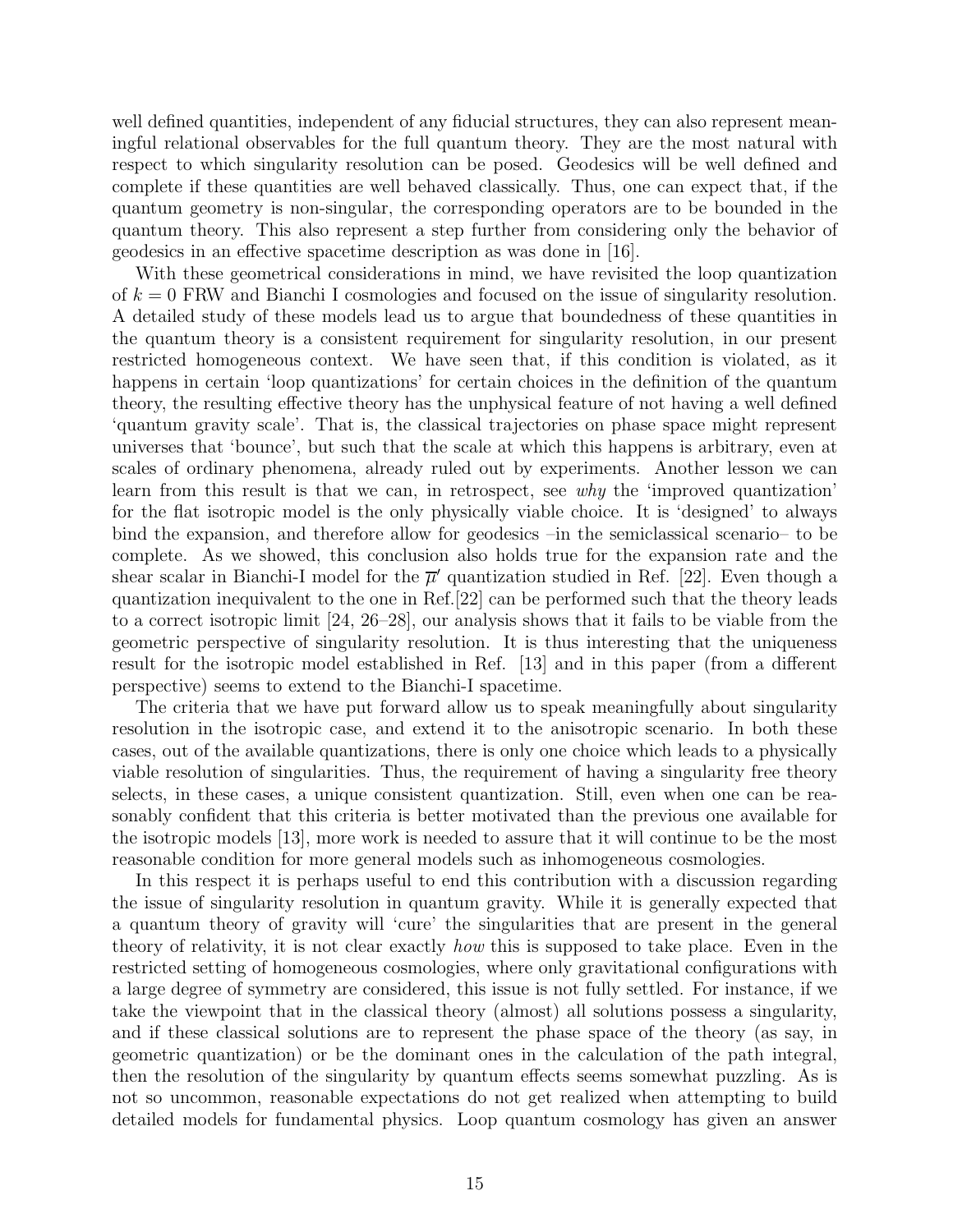that is somewhat unexpected. The way that the singularity is resolved is by changing drastically that set of 'classical configurations' that define the 'quantum phase space'. For, all solutions to the effective equations of motion are nonsingular, and those are precisely the trajectories that dominate the canonical path integral. A second point worth emphasizing is the way that singularities are resolved in LQC. It is not through the behavior of the wavefunction on the 'would-be singularity', nor through special boundary/initial conditions, but rather by analyzing the behavior of relevant Dirac observables. From this perspective, the main challenge is to identify those observables that are relevant in order to claim that singularities are generically resolved. As we have seen, in the homogeneous setting the choice is rather natural. Whether the criteria proposed here will still be meaningful when considering inhomogeneous cosmologies remains an open issue.

#### Acknowledgments

We would like to thank Abhay Ashtekar and Guillermo Mena for discussions. This work was in part supported by CONACyT U47857-F grant, by NSF PHY04-56913 and by the Eberly Research Funds of Penn State. Research at Perimeter Institute is supported by the Government of Canada through Industry Canada and by the Province of Ontario through the Ministry of Research & Innovation.

- [1] A. Ashtekar and J. Lewandowski "Background independent quantum gravity: A status report," Class. Quant. Grav. 21 (2004) R53 arXiv:gr-qc/0404018; C. Rovelli, "Quantum Gravity", (Cambridge U. Press, 2004); T. Thiemann, "Modern canonical quantum general relativity," (Cambridge U. Press, 2007).
- [2] M. Bojowald, "Loop quantum cosmology", Living Rev. Rel. 8, 11 (2005) arXiv:gr-qc/0601085; A. Ashtekar, "An introduction to Loop Quantum Gravity through cosmology," Nuovo Cim. 122 B, 135 (2007) arXiv:gr-qc/0702030.
- [3] A. Ashtekar, T. Pawlowski and P. Singh, "Quantum Nature of the Big Bang," Phys. Rev. Lett 96 (2006) 141301 arXiv:gr-qc/0602086. A. Ashtekar, T. Pawlowski and P. Singh, "Quantum Nature of the Big Bang: An Analytical and Numerical Investigation," Phys. Rev. D 73 (2006) 124038. arXiv:gr-qc/0604013.
- [4] A. Ashtekar, T. Pawlowski and P. Singh, "Quantum nature of the big bang: Improved dynamics," Phys. Rev. D 74, 084003 (2006) arXiv: gr-qc/0607039.
- [5] W. Kaminski and J. Lewandowski, The flat FRW model in LQC: the self-adjointness, Class. Quant. Grav. 25, 035001 (2008); arXiv:0709.3120 [gr-qc].
- [6] L. Szulc, W. Kaminski, J. Lewandowski, "Closed FRW model in Loop Quantum Cosmology," Class.Quant.Grav. 24 (2007) 2621; arXiv:gr-qc/0612101. A. Ashtekar, T. Pawlowski, P. Singh, K. Vandersloot, "Loop quantum cosmology of k=1 FRW models," Phys.Rev. D 75 (2007) 024035; arXiv:gr-qc/0612104.
- [7] K. Vandersloot, "Loop quantum cosmology and the  $k = -1$  FRW model," Phys.Rev. D 75 (2007) 023523; arXiv:gr-qc/0612070.
- [8] E. Bentivegna and T. Pawlowski, "Anti-deSitter universe dynamics in LQC," arXiv:0803.4446 [gr-qc].
- [9] A. Ashtekar, T. Pawlowski, P. Singh, (In preparation).